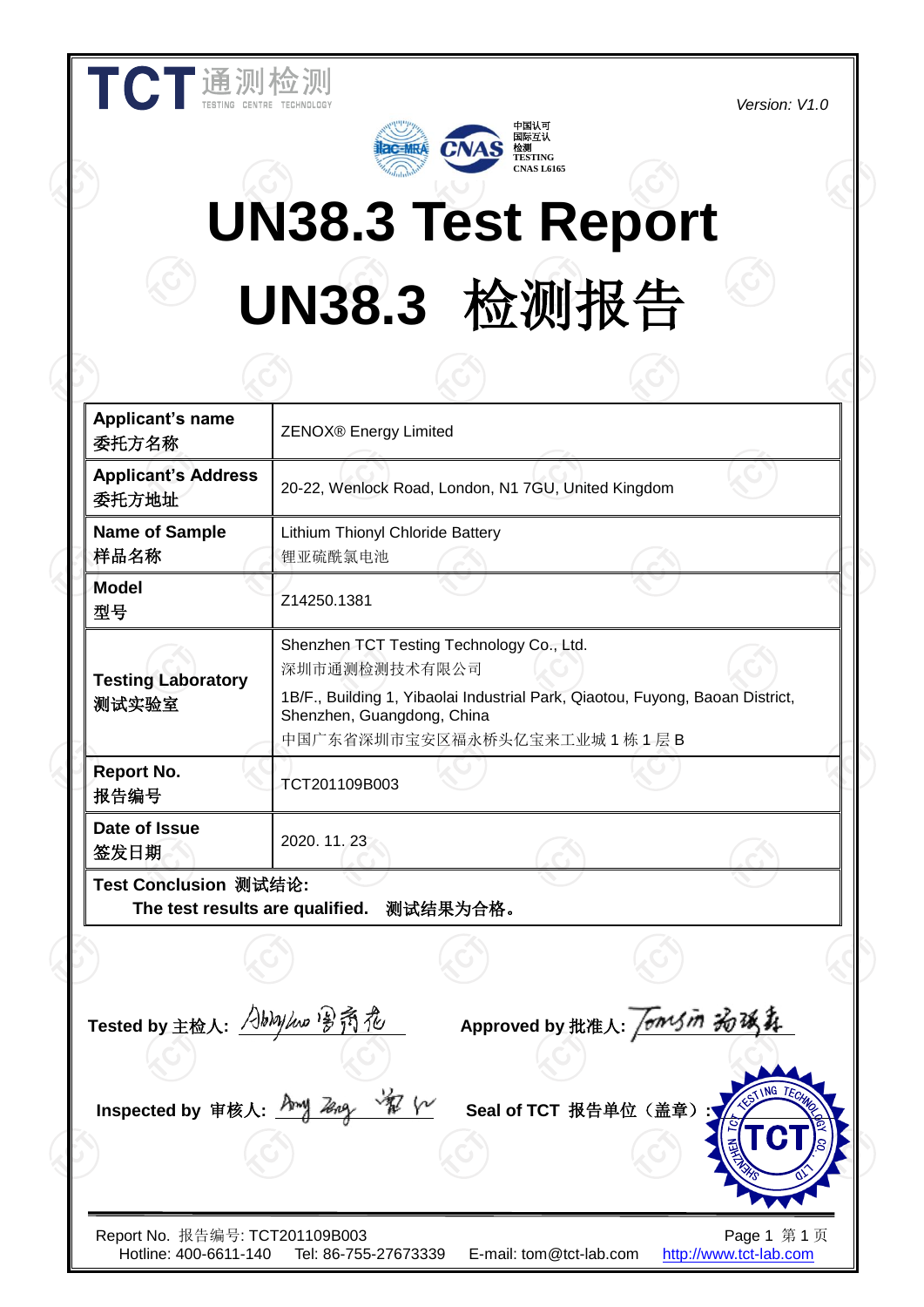| Name of<br><b>Sample</b><br>样品名称                                    |                                       | <b>Lithium Thionyl Chloride</b><br><b>Battery</b><br>锂亚硫酰氯电池  | <b>Model</b><br>型号                                  |                                                                                                                                                 | Z14250.1381                 |  |  |
|---------------------------------------------------------------------|---------------------------------------|---------------------------------------------------------------|-----------------------------------------------------|-------------------------------------------------------------------------------------------------------------------------------------------------|-----------------------------|--|--|
| Manufacturer's<br>name<br>制造商名称                                     | ZENOX® Energy Limited                 |                                                               |                                                     |                                                                                                                                                 |                             |  |  |
| Manufacturer's<br><b>Address</b><br>制造商地址                           |                                       |                                                               | 20-22, Wenlock Road, London, N1 7GU, United Kingdom |                                                                                                                                                 |                             |  |  |
| Manufacturer's<br><b>Contact</b><br><b>Telephone</b><br>制造商联系<br>电话 | $+44-(0)203-$<br>434-6200<br>(London) | E-mail<br>邮箱                                                  | mark@zenox<br>energy.com                            | Web<br>网址                                                                                                                                       | www.zenoxen<br>ergy.com     |  |  |
| <b>Trade Mark</b><br>商标                                             | <b>ZENOX®</b><br>Energy               | <b>Shape</b><br>形状                                            | Cylindrical<br>圆柱形                                  | Size 尺寸<br>$(D \times H)$                                                                                                                       | $(14.5 \times 23.7)$ m<br>m |  |  |
| <b>Nominal</b><br>Voltage<br>标称电压                                   | 3.6V                                  | <b>Rated</b><br><b>Capacity</b><br>额定容量                       | 1200mAh                                             | Lithium<br>content<br>锂含量                                                                                                                       | 0.36g                       |  |  |
| <b>Discharge</b><br><b>Cut-off Voltage</b><br>放电截止电压                | 2.0V                                  | <b>Cell Model</b><br>电池型号                                     |                                                     | <b>Cells Number</b><br>电池数量                                                                                                                     |                             |  |  |
| <b>Sample</b><br><b>Receiving Date</b><br>样品接收日期                    |                                       | 2020. 11. 05                                                  | <b>Testing</b><br><b>Date</b><br>测试日期               | 2020.11.05<br>2020.11.14                                                                                                                        |                             |  |  |
| II、Test Standard 检测标准                                               |                                       | and Criteria" Seventh revised edition (ST/SG/AC.10/11/Rev.7). |                                                     | UNITED NATIONS "Recommendations on the TRANSPORT OF DANGEROUS GOODS Manual of Tests<br>联合国 《关于危险货物运输的建议书 试验和标准手册》 第七修订版 (ST/SG/AC.10/11/Rev.7)。 |                             |  |  |
|                                                                     |                                       |                                                               |                                                     |                                                                                                                                                 |                             |  |  |

 $\overline{\phantom{a}}$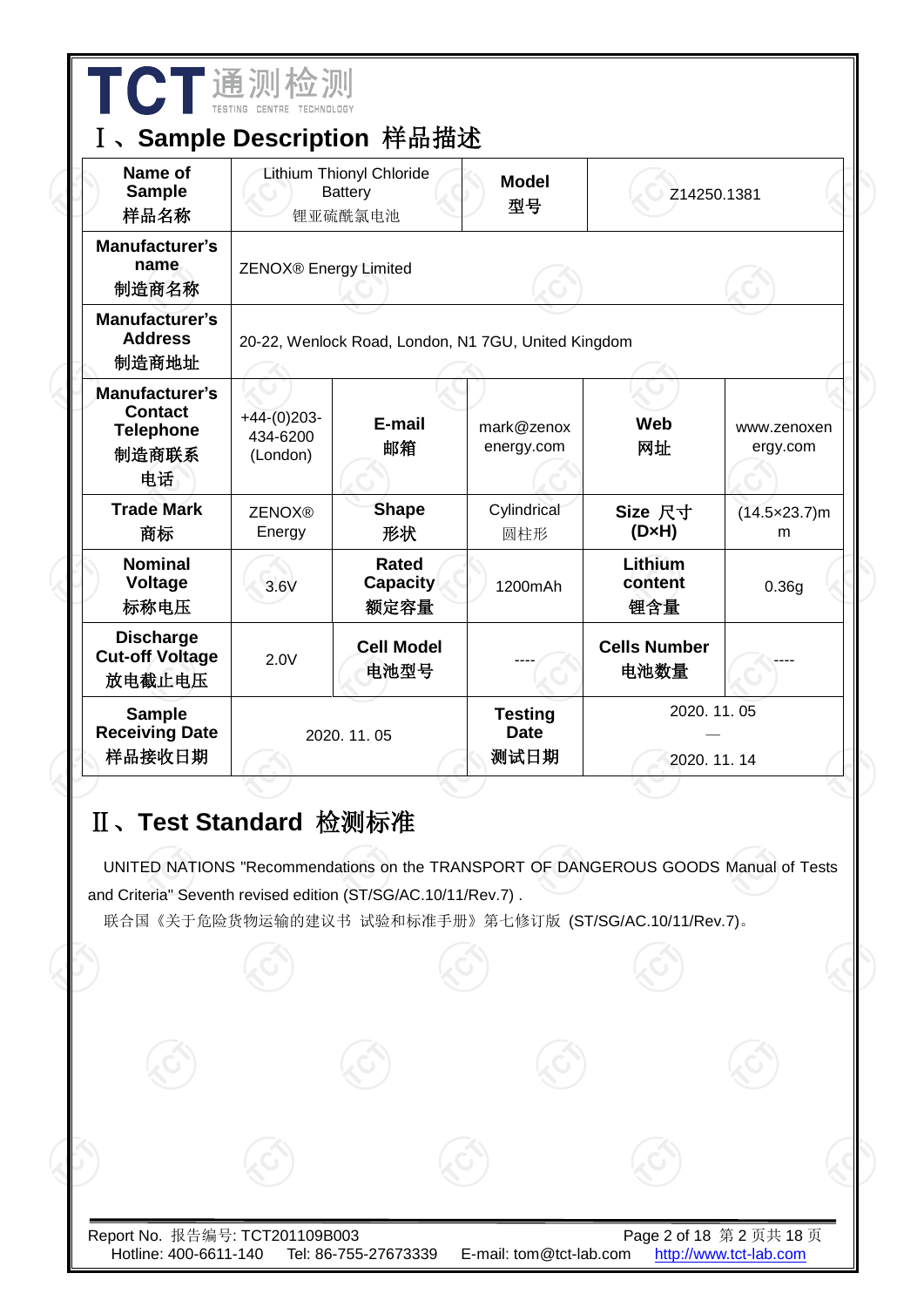# Ⅲ、**Test Item** 测试项目

**TCT** 通测检测

 $\overline{a}$ 

- 
- 
- 
- T.1. **区Altitude simulation** 高度模拟 T.5. **区External short circuit** 外部短路
- T.2. 冈Thermal test 温度试验 T.6. 门Impact / 冈Crush 重物撞击/挤压
- T.3. ⊠Vibration 振动 T.7. □Overcharge 过充电
- T.4. Shock 冲击 T.8. Forced discharge 强制放电

# Ⅳ、**Test Method and Requirement** 测试方法和要求

# **T.1. Altitude simulation** 高度模拟

## **Purpose** 目的

This test simulates air transport under low-pressure conditions. 本试验模拟在低压条件下的空运。

#### **Test procedure** 测试程序

Test cells and batteries shall be stored at a pressure of 11.6 kPa or less for at least six hours at ambient temperature  $(20 \pm 5 \degree C)$ .

试验电池和电池组应在压力等于或低于 11.6 千帕和环境温度 (20 ±5 °C) 下存放至少 6 小时。

#### **Requirement** 要求

Cells and batteries meet this requirement if there is no leakage, no venting, no disassembly, no rupture and no fire and if the open circuit voltage of each test cell or battery after testing is not less than 90% of its voltage immediately prior to this procedure. The requirement relating to voltage is not applicable to test cells and batteries at fully discharged states.

如果无渗漏、无排气、无解体、无破裂和无起火,并且每个试验电池或电池组在试验后的开路电压不小于 其在进行这一试验前电压的 90%, 电池和电池组即符合这一要求。有关电压的要求不适用于完全放电状态的试 验电池和电池组。

## **T.2. Thermal test** 温度试验

#### **Purpose** 目的

This test assesses cell and battery seal integrity and internal electrical connections. The test is conducted using rapid and extreme temperature changes.

本试验评估电池和电池组的密封完善性和内部电连接。试验利用迅速和极端的温度变化进行。

#### **Test procedure** 测试程序

Test Cells and batteries are to be stored for at least six hours at a test temperature equal to 72  $\pm$  2 °C, followed by storage for at least six hours at a test temperature equal to – 40  $\pm$  2 °C. The maximum time interval between test temperature extremes is 30 minutes. This procedure is to be repeated until 10 total cycles are complete, after which all test cells and batteries are to be stored for 24 hours at ambient temperature (20  $\pm$  5 °C). For large cells and batteries the duration of exposure to the test temperature extremes should be at least 12 hours.

试验电池和电池组应先在试验温度等于 72 ±2 ℃的条件下存放至少 6 小时,接着再在试验温度等于 - 40 ± 2 ℃的条件下存放至少 6 小时。两个极端试验温度之间的最大时间间隔为 30 分钟。此程序重复进行, 共 完成 10 次, 接着将所有试验电池和电池组在环境温度 (20±5 ℃)下存放 24 小时。对于大型电池和电池组, 暴露于极端试验温度的时间至少应为 12 小时。

#### **Requirement** 要求

Cells and batteries meet this requirement if there is no leakage, no venting, no disassembly, no rupture and no fire and if the open circuit voltage of each test cell or battery after testing is not less than 90% of its voltage immediately prior to this procedure. The requirement relating to voltage is not applicable to test cells and batteries at fully discharged states.

如果无渗漏、无排气、无解体、无破裂和无起火,并且每个试验电池或电池组在试验后的开路电压不小于 其在进行这一试验前电压的 90%,电池和电池组即符合这一要求。有关电压的要求不适用于完全放电状态的试 验电池和电池组。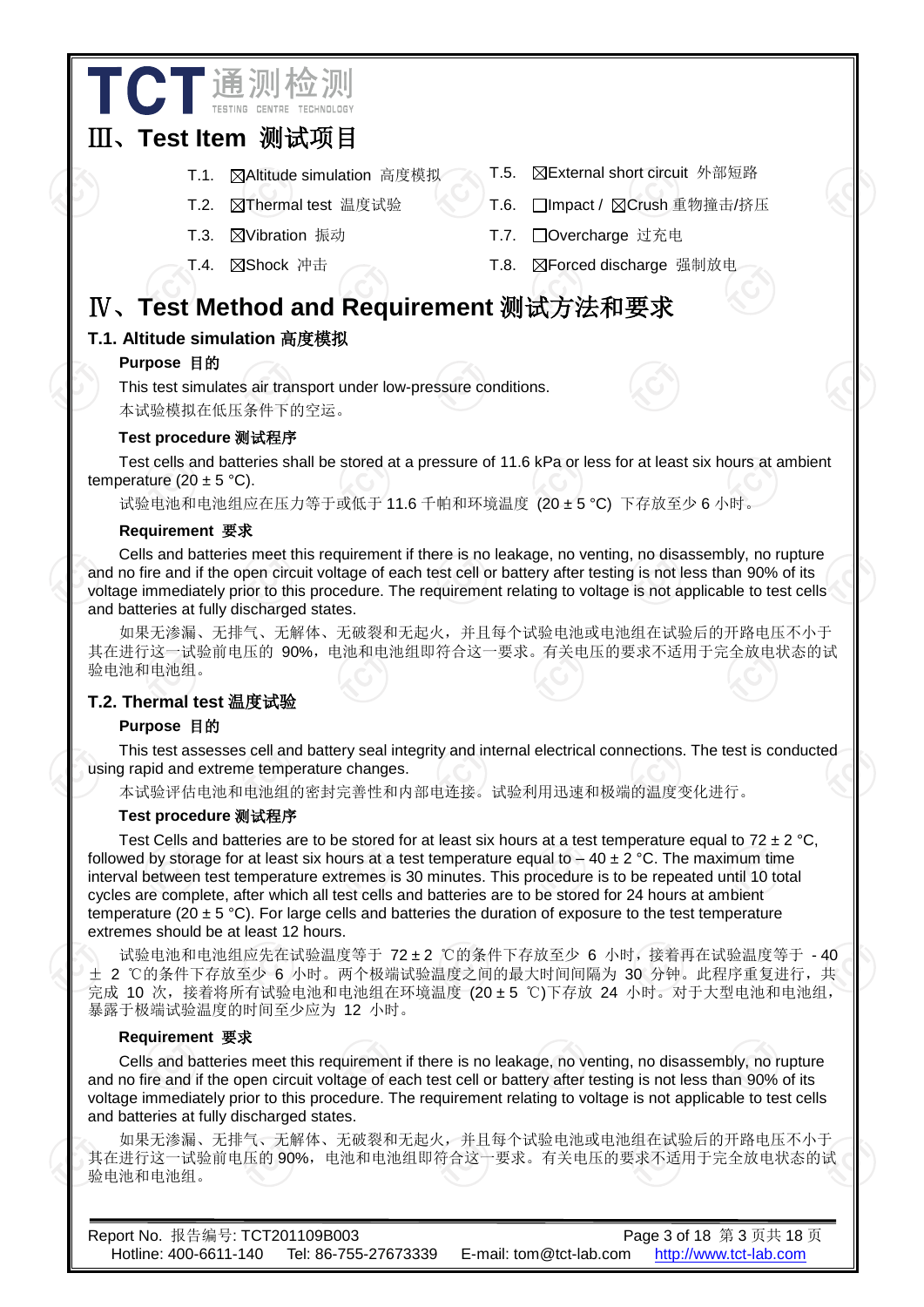# **T.3. Vibration** 振动

#### **Purpose** 目的

This test simulates vibration during transport. 本试验模拟运输过程中的振动。

 $\overline{a}$ 

#### **Test procedure** 测试程序

**ICT** 通测检

Cells and batteries are firmly secured to the platform of the vibration machine without distorting the cells in such a manner as to faithfully transmit the vibration. The vibration shall be a sinusoidal waveform with a logarithmic sweep between 7 Hz and 200 Hz and back to 7 Hz traversed in 15 minutes. This cycle shall be repeated 12 times for a total of 3 hours for each of three mutually perpendicular mounting positions of the cell. One of the directions of vibration must be perpendicular to the terminal face.

The logarithmic frequency sweep shall differ for cells and batteries with a gross mass of not more than 12 kg (cells and small batteries), and for batteries with a gross mass of more than 12 kg (large batteries).

For cells and small batteries: from 7 Hz a peak acceleration of 1 gn is maintained until 18 Hz is reached. The amplitude is then maintained at 0.8 mm (1.6 mm total excursion) and the frequency increased until a peak acceleration of 8 gn occurs (approximately 50 Hz). A peak acceleration of 8 gn is then maintained until the frequency is increased to 200 Hz.

For large batteries: from 7 Hz to a peak acceleration of 1 gn is maintained until 18 Hz is reached. The amplitude is then maintained at 0.8 mm (1.6 mm total excursion) and the frequency increased until a peak acceleration of 2 gn occurs (approximately 25 Hz). A peak acceleration of 2 gn is then maintained until the frequency is increased to 200 Hz.

电池和电池组紧固于振动机平台,但紧固程度不能造成电池变形以致不能准确传递振动。振动应是正弦波 形,对数频率扫描从 7 赫兹到 200 赫兹,再回到 7 赫兹,跨度为 15 分钟。这一振动过程须对三个互相垂直的 电池安装方位的每一方向重复进行 12 次,总共为时 3 小时。其中一个振动方向必须与端面垂直。

作对数式频率扫描,对总质量不足12 千克的电池和电池组(电池和小型电池组),和对 12 千克及更大的电 池组(大型电池组)应有所不同。

对电池和小型电池组:从 7 赫兹开始,保持 1 gn 的最大加速度,直到频率达到 18 赫兹。然后将振幅保持 在 0.8 毫米(总偏移 1.6 毫米), 并增加频率直到最大加速度达到 8 gn(频率约为 50 赫兹)。将最大加速度保持在 8 gn 直到频率增加到 200 赫兹。

对大型电池组: 从 7 赫兹开始,保持 1 gn 的最大加速度,直到频率达到 18 赫兹。然后将振幅保持在 0.8 毫米(总偏移 1.6 毫米),并增加频率直到最大加速度达到 2 gn(频率约为 25 赫兹)。将最大加速度保持在 2 gn 直 到频率增加到 200 赫兹。

#### **Requirement** 要求

Cells and batteries meet this requirement if there is no leakage, no venting, no disassembly, no rupture and no fire during the test and after the test and if the open circuit voltage of each test cell or battery directly after testing in its third perpendicular mounting position is not less than 90% of its voltage immediately prior to this procedure. The requirement relating to voltage is not applicable to test cells and batteries at fully discharged states.

如果试验中和试验后无渗漏、无排气、无解体、无破裂和无起火,并且每个试验电池或电池组在第三个垂 直安装方位上的试验后立即测得的开路电压不小于在进行这一试验前电压的 90%, 电池和电池组即符合本项要 求。有关电压的要求不适用于完全放电状态的试验电池和电池组。

# **T.4. Shock** 冲击

#### **Purpose** 目的

This test assesses the robustness of cells and batteries against cumulative shocks. 本试验评估电池和电池组对累积冲击效应的耐受程度。

#### **Test procedure** 测试程序

Test cells and batteries shall be secured to the testing machine by means of a rigid mount which will support all mounting surfaces of each test battery.

Each cell shall be subjected to a half-sine shock of peak acceleration of 150 gn and pulse duration of 6 milliseconds. Alternatively, large cells may be subjected to a half-sine shock of peak acceleration of 50 gn and pulse duration of 11 milliseconds.

Each battery shall be subjected to a half-sine shock of peak acceleration depending on the mass of the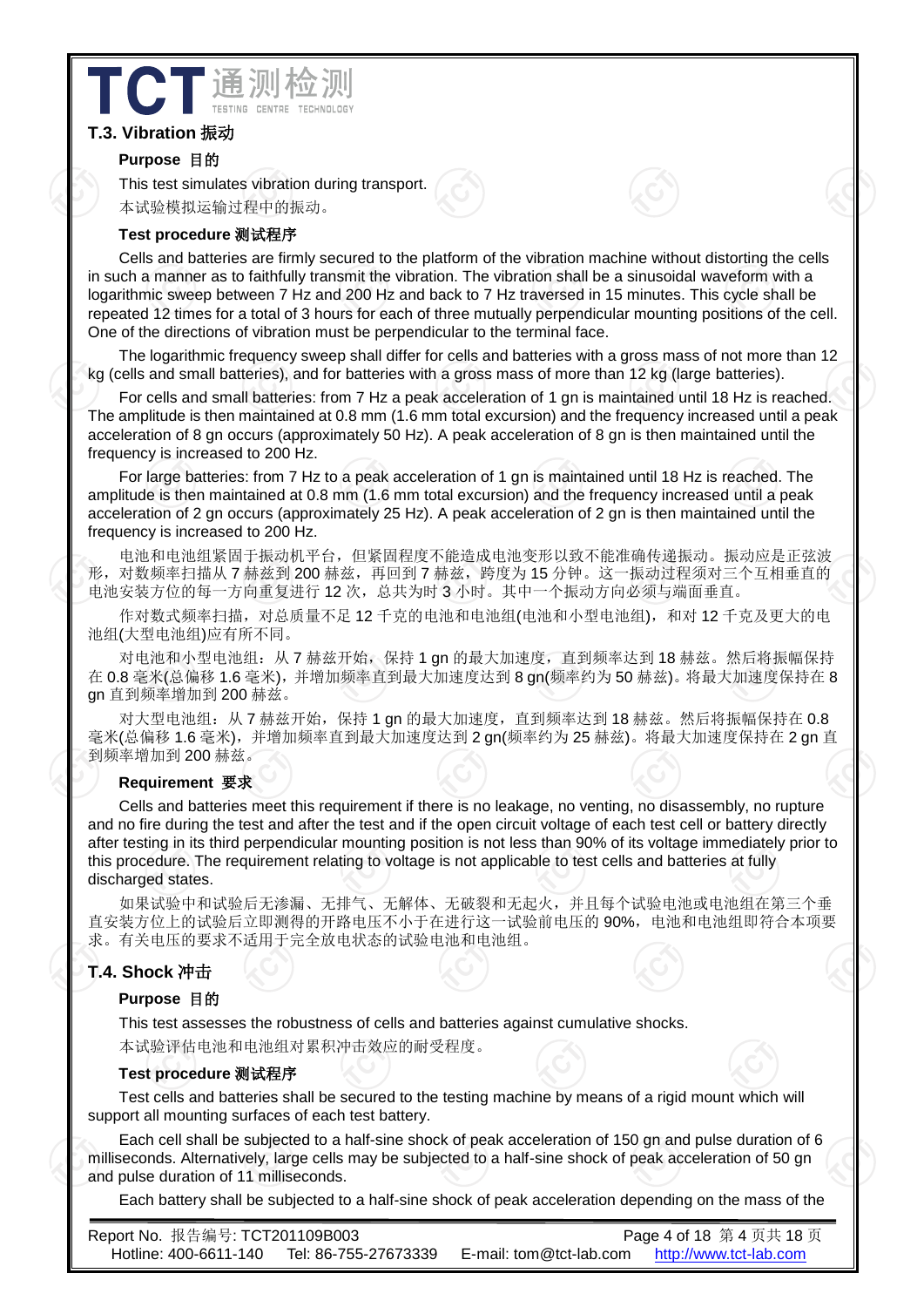battery. The pulse duration shall be 6 milliseconds for small batteries and 11 milliseconds for large batteries. The formulas below are provided to calculate the appropriate minimum peak accelerations.

Each cell or battery shall be subjected to three shocks in the positive direction and to three shocks in the negative direction in each of three mutually perpendicular mounting positions of the cell or battery for a total of 18 shocks.

试验电池和电池组用坚固支架紧固在试验机上,支架支撑着每个试验电池组的所有安装面。

 $\overline{a}$ 

**TCT**通测检测

每个电池须经受最大加速度 150 gn 和脉冲持续时间 6 毫秒的半正弦波冲击。不过,大型电池须经受最大加 速度 50 gn 和脉冲持续时间 11 毫秒的半正弦波冲击。

每个电池须经受的正弦波冲击的最大加速度取决于电池组的质量。小型电池组的脉冲持续时间 6 毫秒,大 型电池组的脉冲持续时间 11 毫秒。以下公式用于计算合适的最低限度最大加速度。

每个电池或电池组须在三个互相垂直的电池或电池组安装方位的正极方向经受三次冲击,接着在负极方向 经受三次冲击,总共经受 18 次冲击。

The formulas below are provided to calculate the appropriate minimum peak accelerations. 以下公式用于计算合适的最低限度最大加速度。



\*质量用千克表示

#### **Requirement** 要求

Cells and batteries meet this requirement if there is no leakage, no venting, no disassembly, no rupture and no fire and if the open circuit voltage of each test cell or battery after testing is not less than 90% of its voltage immediately prior to this procedure. The requirement relating to voltage is not applicable to test cells and batteries at fully discharged states.

如果无渗漏、无排气、无解体、无破裂和无起火,并且每个试验电池或电池组在试验后的开路电压不小于 其在进行这一试验前电压的 90%,电池和电池组即符合这一要求。有关电压的要求不适用于完全放电状态的试 验电池和电池组。

#### **T.5. External short circuit** 外部短路

#### **Purpose** 目的

This test simulates an external short circuit. 本试验模拟外部短路。

#### **Test procedure** 测试程序

The cell or battery to be tested shall be heated for a period of time necessary to reach a homogeneous stabilized temperature of 57  $\pm$  4 °C, measured on the external case. This period of time depends on the size and design of the cell or battery and should be assessed and documented. If this assessment is not feasible, the exposure time shall be at least 6 hours for small cells and small batteries, and 12 hours for large cells and large batteries. Then the cell or battery at 57  $\pm$  4 °C shall be subjected to one short circuit condition with a total external resistance of less than 0.1 ohm.

This short circuit condition is continued for at least one hour after the cell or battery external case

Report No. 报告编号: TCT201109B003 Page 5 of 18 第 5 页共 18 页 Hotline: 400-6611-140 Tel: 86-755-27673339 E-mail: tom@tct-lab.com http://www.tct-lab.com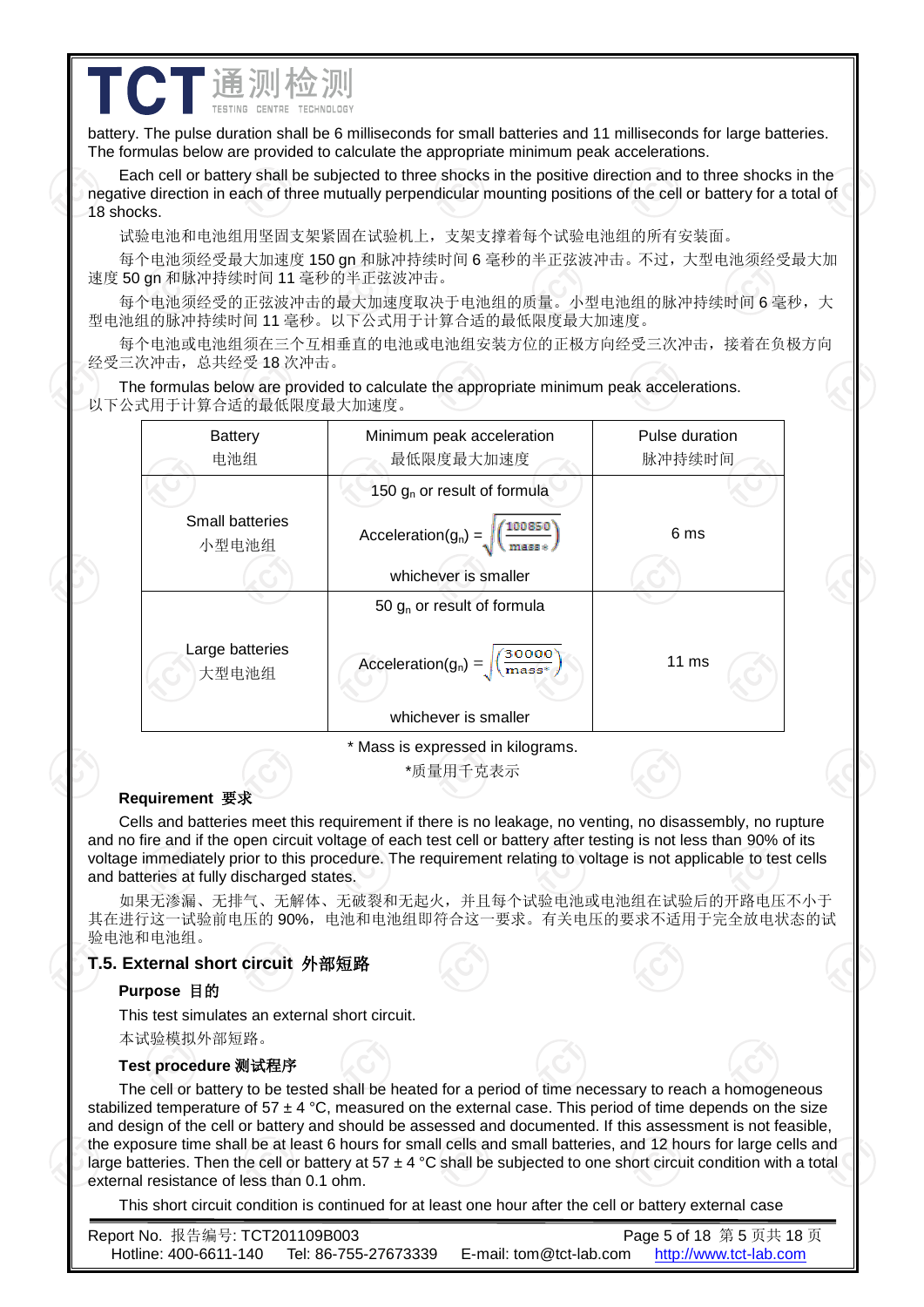temperature has returned to 57  $\pm$  4 °C, or in the case of the large batteries, has decreased by half of the maximum temperature increase observed during the test and remains below that value.

 $\overline{a}$ 

#### The short circuit and cooling down phases shall be conducted at least at ambient temperature.

对于待试电池或电池组,应加温一段必要的时间,使从外壳测量的温度达到均匀的稳定温度 57 ± 4 ℃。这 段时间的长短取决于电池或电池组的大小和设计,对于这个持续时间应加以评估和记录。如无法进行这种评估, 则小型电池和小型电池组的暴露时间应至少 6 小时,大型电池和大型电池组的暴露时间应至少 12 小时。然后, 电池或电池组应在 57 ±4 °C条件下经受总外电阻小于 0.1 欧姆的短路条件。这一短路条件应在电池或电池组 外壳温度回到 57 ± 4 °C后继续至少 1 小时,或在大型电池组的情况下外壳温度降幅达试验中所观察的的最高 温升幅的二分之一并保持低于该数值。

短路和降温阶段的温度应至少相当于环境温度。

## **Requirement** 要求

**TCT** 通测检测

Cells and batteries meet this requirement if their external temperature does not exceed 170 °C and there is no disassembly, no rupture and no fire during the test and within six hours after the test.

如果外壳温度不超过 170℃,并且在试验过程中及试验后 6 小时内无解体、无破裂,无起火, 电池和电池 组即符合本项要求。

# **T.6. Impact / Crush** 撞击**/**挤压

## **Purpose** 目的

These tests simulate mechanical abuse from an impact or crush that may result in an internal short circuit. 本节的试验模拟撞击或挤压等可能造成内部短路的机械性破坏。

**Test procedure – Impact** (applicable to cylindrical cells not less than 18.0 mm in diameter)

测试程序 **–**撞击(适用于直径不小于 18.0 毫米的圆柱形电池)

The test sample cell or component cell is to be placed on a flat smooth surface. A 15.8 mm  $\pm$  0.1mm diameter, at least 6 cm long, or the longest dimension of the cell, whichever is greater. Type 316 stainless steel bar is to be placed across the centre of the sample. A 9.1 kg  $\pm$  0.1 kg mass is to be dropped from a height of  $61 \pm 2.5$  cm at the intersection of the bar and sample in a controlled manner using a near frictionless, vertical sliding track or channel with minimal drag on the falling mass. The vertical track or Channel used to guide the falling mass shall be oriented 90 degrees from the horizontal supporting surface.

The test sample is to be impacted with its longitudinal axis parallel to the flat surface and perpendicular to the longitudinal axis of the 15.8 mm  $\pm$  0.1mm diameter curved surface lying across the centre of the test sample. Each sample is to be subjected to only a single impact.

试样电池或元件电池放在平坦光滑的表面上。一根 316 型不锈钢棒横放在试样中心,钢棒直径 15.8 毫米± 0.1 毫米,长度至少 6 厘米,或电池最长端的尺寸, 取二者之长者。将一块 9.1 千克士0.1 千克的重锤从 61 ± 2.5 厘米高处跌落到钢棒和试样交叉处,使用一个几乎没有摩擦的、对落体重锤阻力最小的垂直轨道或管道加以控 制。垂直轨道或管道用于引导落锤沿与水平支撑表面呈 90 度落下。

接受撞击的试样,纵轴应与平坦表面平行并与横放在试样中心的直径 15.8 ± 0.1 毫米弯曲表面的纵轴垂直。 每一试样只经受一次撞击。

**Test procedure – Crush** (applicable to prismatic, pouch, coin/button cells and cylindrical cells less than 18.0 mm in diameter)

测试程序 **–** 挤压(适用于棱柱形、袋状、硬币/纽扣电池和直径小于 18.0 毫米的圆柱形电池)

A cell or component cell is to be crushed between two flat surfaces. The crushing is to be gradual with a speed of approximately 1.5 cm/s at the first point of contact. The crushing is to be continued until the first of the three options below is reached.

(a) The applied force reaches 13 kN  $\pm$  0.78 kN;

- (b) The voltage of the cell drops by at least 100 mV; or
- (c) The cell is deformed by 50% or more of its original thickness.

Once the maximum pressure has been obtained, the voltage drops by 100 mV or more, or the cell is deformed by at least 50% of its original thickness, the pressure shall be released.

A prismatic or pouch cell shall be crushed by applying the force to the widest side. A button/coin cell shall be crushed by applying the force on its flat surfaces. For cylindrical cells, the crush force shall be applied perpendicular to the longitudinal axis.

Each test cell or component cell is to be subjected to one crush only. The test sample shall be observed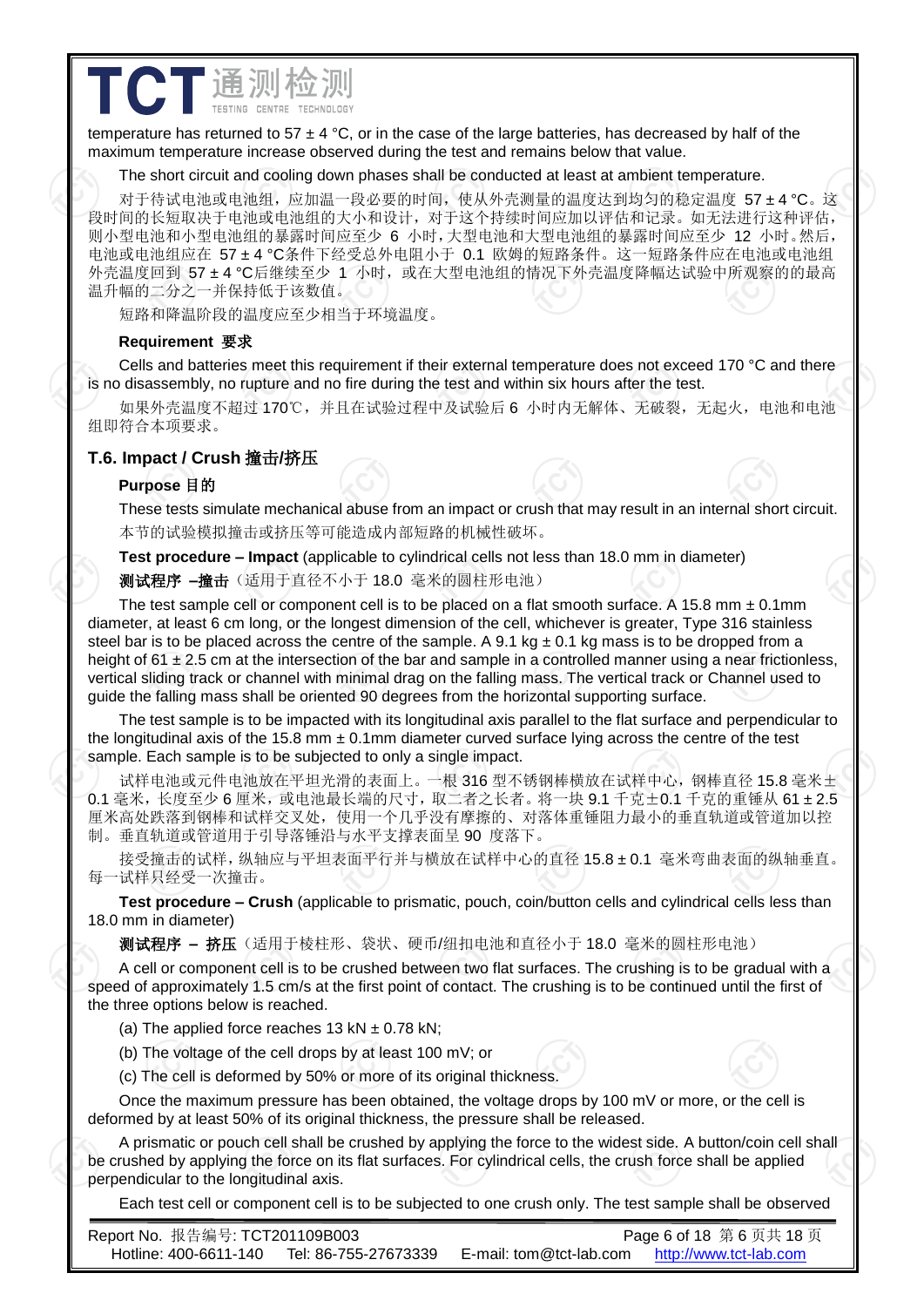for a further 6 h. The test shall be conducted using test cells or component cells that have not previously been subjected to other tests.

将电池或元件电池放在两个平面之间挤压,挤压力度逐渐加大,在第一个接触点上的速度大约为 1.5 厘米/ 秒。挤压持续进行,直到出现以下三种情况之一:

(a)施加的力量达到 13 千牛顿 ±0.78 千牛顿;

 $\overline{a}$ 

(b)电池的电压下降至少 100 毫伏;或

CT通测检

(c)电池形变达原始厚度的 50%或以上。

一旦达到最大压力、电压下降 100 毫伏或更多,或电池变形至少达原厚度的 50%,即可解除压力。

棱柱形或袋状电池应从最宽的一面施压。纽扣/硬币形电池应从其平坦表面施压。圆柱形电池应从与纵轴垂 直的方向施压。

每个试样电池或元件电池只做一次挤压试验。试样应继续观察 6 小时。试验应使用之前未做过其他试验的 电池或元件电池进行。

#### **Requirement** 要求

Cells and component cells meet this requirement if their external temperature does not exceed 170 °C and there is no disassembly and no fire during the test and within six hours after this test.

如果外壳温度不超过170 ℃,并且在试验过程中及试验后 6 小时内无解体、无破裂,无起火,电池和电池 组即符合本项要求。

### **T.7. Overcharge** 过充电

#### **Purpose** 目的

This test evaluates the ability of a rechargeable battery or a single cell rechargeable battery to withstand an overcharge condition.

本试验评估可再充电电池组或可再充电单一电池电池组承受过度充电状况的能力。

#### **Test procedure** 测试程序

The charge current shall be twice the manufacturer's recommended maximum continuous charge current. The minimum voltage of the test shall be as follows:

(a) When the manufacturer's recommended charge voltage is not more than 18 V, the minimum voltage of the test shall be the lesser of two times the maximum charge voltage of the battery or 22 V.

(b) When the manufacturer's recommended charge voltage is more than 18 V, the minimum voltage of

the test shall be 1.2 times the maximum charge voltage.

Tests are to be conducted at ambient temperature. The duration of the test shall be 24 hours.

充电电流必须是制造商建议的最大持续充电电流的两倍。试验的最小电压如下:

(a)制造商建议的充电电压不大于 18 伏时,试验的最小电压应是电池组最大充电电压的两倍或 22 伏两者 中的较小者。

(b)制造商建议的充电电压大于 18 伏时,试验的最小电压应是最大充电电压的 1.2 倍。 试验应在环境温度下进行。进行试验的时间应为 24 小时。

#### **Requirement** 要求

Rechargeable batteries meet this requirement if there is no disassembly and no fire during the test and within seven days after the test.

充电电池组在试验过程中和试验后 7 天内无解体、无起火,即符合本项要求。

#### **T.8. Forced discharge** 强制放电

#### **Purpose** 目的

This test evaluates the ability of a primary or a rechargeable cell to withstand a forced discharge condition.

本试验评估原电池或充电电池承受强制放电状况的能力。

#### **Test procedure** 测试程序

Each cell shall be forced discharged at ambient temperature by connecting it in series with a 12 V D.C. power supply at an initial current equal to the maximum discharge current specified by the manufacturer.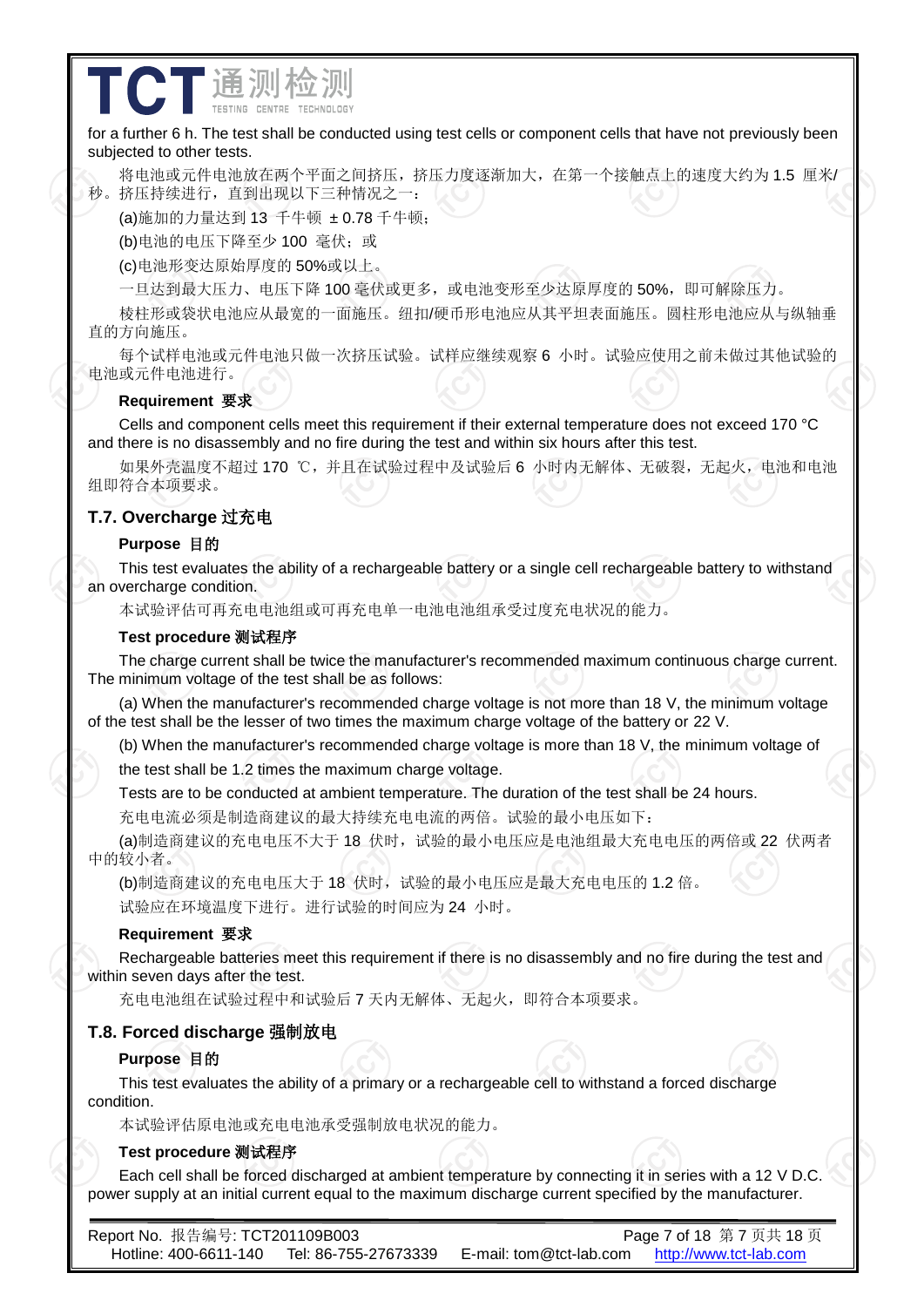## The specified discharge current is to be obtained by connecting a resistive load of the appropriate size and rating in series with the test cell. Each cell shall be forced discharged for a time interval (in hours) equal to its rated capacity divided by the initial test current (in ampere).

每个电池应在环境温度下与 12 伏直流电源串联在起始电流等于制造商给定的最大放电电流的条件下强制 放电。

将适当大小和额定值的电阻负荷与试验电池串联,计算得出给定的放电电流。对每个电池进行强制放电, 放电时间(小时)应等于其额定容量除以初始试验电流(安培)。

#### **Requirement** 要求

**CT** 通测检测

Primary or rechargeable cells meet this requirement if there is no disassembly and no fire during the test and within seven days after the test.

原电池或充电电池如在试验过程中和试验后 7 天内无解体,无起火,即符合本项要求。

# Ⅴ、**General terms and definitions** 一般术语与定义

 $\overline{a}$ 

|                                         | Table 38.3.1: Mass loss limit<br>表 38.3.1: 质量损失限值 |
|-----------------------------------------|---------------------------------------------------|
| Mass M of cell or battery<br>电池或电池组质量 M | Mass loss limit<br>质量损失限值                         |
| M < 1g                                  | 0.5%                                              |
| $1 g \leqslant M \leqslant 75 g$        | 0.2%                                              |
| $M > 75$ a                              | 0.1%                                              |

In order to quantify the mass loss, the following procedure is provided:

Mass loss  $(\%)=(M_1 - M_2)/M_1 \times 100$ 

质量损失的量化值,可用以下公式计算:

#### 质量损失(%) =  $(M_1 - M_2)/M_1 \times 100$

Where M1 is the mass before the test and M2 is the mass after the test. When mass loss does not exceed the values in Table 38.3.1, it shall be considered as "no mass loss".

式中: M1 是试验前的质量, M2 是试验后的质量。如果质量损失不超过表 38.3.1 所列的数值, 应视为"无 质量损失"。

Leakage means the visible escape of electrolyte or other material from a cell or battery or the loss of material (except battery casing, handling devices or labels) from a cell or battery such that the loss of mass exceeds the values in Table 38.3.1.

渗漏是指可以看到的电解液或者其他物质从电池或电池组中漏出,或电池或电池组中的物质损失(不包括 电池外壳、搬运装置、或标签),质量损失超过表 38.3.1 所列的数值。

Venting means the release of excessive internal pressure from a cell or battery in a manner intended by design to preclude rupture or disassembly.

排气是指按设计方式释放电池或电池组内部过高的压力,防止其破裂或解体。

Disassembly means a vent or rupture where solid matter from any part of a cell or battery penetrates a wire mesh screen (annealed aluminium wire with a diameter of 0.25 mm and grid density of 6 to 7 wires per cm) placed 25 cm away from the cell or battery.

解体是指排气或破裂使电池或电池组任何部分的固体物质穿过放在离电池或电池 25 cm 处的丝网筛(直径 0.25 mm 的软铝丝,网格密度每厘米 6 至 7 条铝丝)。

Rupture means the mechanical failure of a cell container or battery case induced by an internal or external cause, resulting in exposure or spillage but not ejection of solid materials.

破裂是指内部或外部原因引起的电池容器或电池组外壳机械损坏,造成内装物暴露或溢出,但无固体喷射。

Fire means that flames are emitted from the test cell or battery.

起火是指试验电池或电池组有火焰冒出。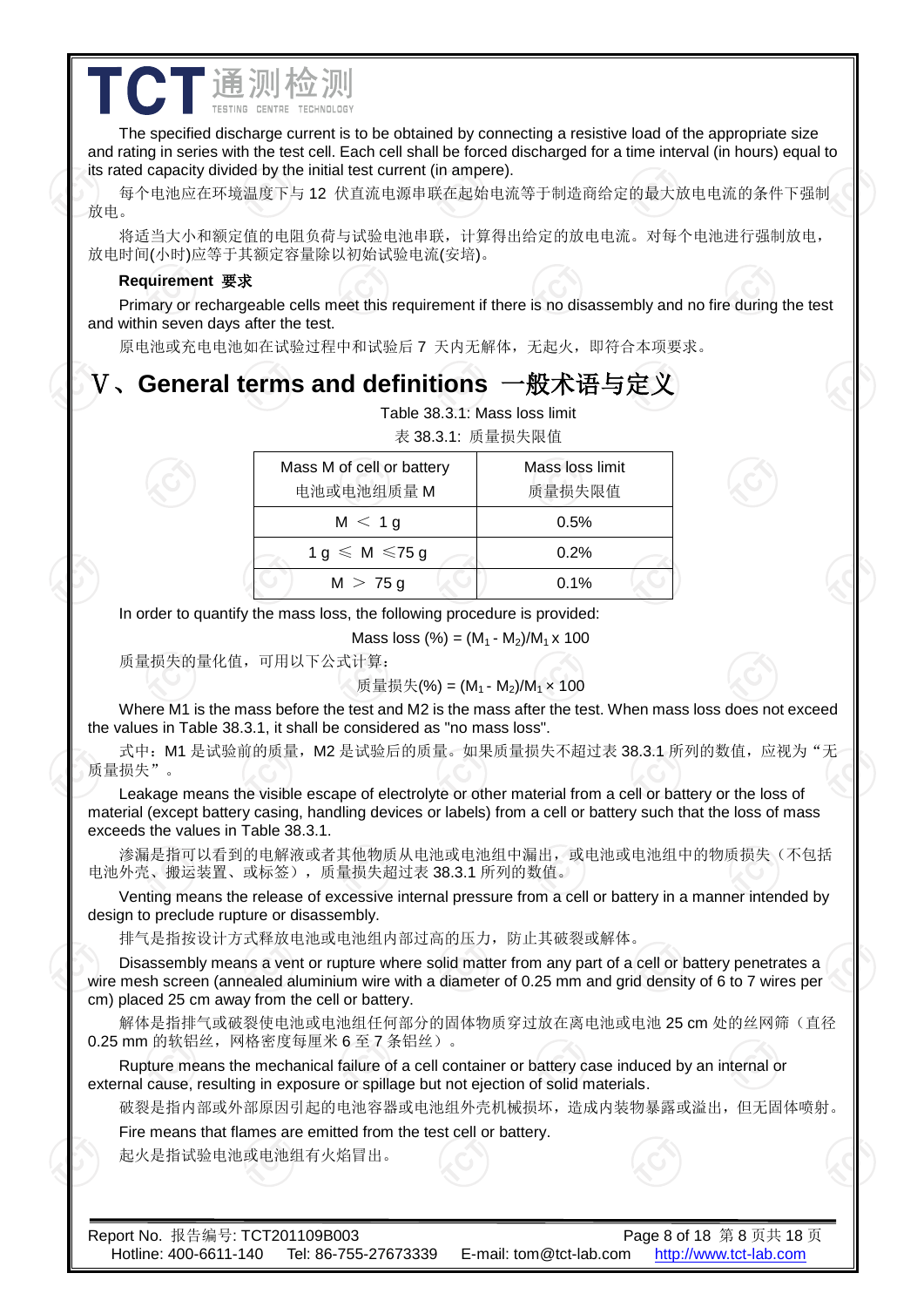|                           | 通测检测 |  |
|---------------------------|------|--|
| TESTING CENTRE TECHNOLOGY |      |  |

# Ⅵ、**Main Test Apparatus** 主要测试仪器

| <b>Serial No.</b><br>设备编号 | <b>Name of Equipment</b><br>设备名称                    | <b>Model</b><br>型号 | <b>Calibration Date</b><br>/Due Date<br>校准日期/到期日 |
|---------------------------|-----------------------------------------------------|--------------------|--------------------------------------------------|
| <b>TC-B01</b>             | Low Altitude Simulation<br><b>Tester</b>            | GX-3020-Z          | 2020.04.15                                       |
|                           | 低压高空模拟试验箱                                           |                    | 2021.04.14                                       |
| <b>TC-B04</b>             | <b>Vertical Shock Test</b><br>Instrument            | SY10-2             | 2020.04.15                                       |
|                           | 垂直冲击试验台                                             |                    | 2021.04.14                                       |
| <b>TC-B05</b>             | Vibration test instrument                           | ES-3-150           | 2020.04.15                                       |
|                           | 振动试验台                                               |                    | 2021.04.14                                       |
| <b>TC-B07</b>             | <b>Battery Test System</b><br>电池测试系统                | <b>CTS 20V/10A</b> | 2020.04.15                                       |
|                           |                                                     |                    | 2021.04.14                                       |
| <b>TC-B11</b>             | <b>Crush Test Instrument</b>                        | <b>BE-6045T</b>    | 2020.04.15                                       |
|                           | 温控型电池挤压试验机                                          |                    | 2021.04.14                                       |
| <b>TC-B13</b>             | <b>Battery Short Circuit Tester</b>                 | GX-6055-B          | 2020.04.15                                       |
|                           | 电池短路试验机                                             |                    | 2021.04.14                                       |
| <b>TC-B14</b>             | <b>Electronic Balance</b>                           | PTT-A+300          | 2020.04.15                                       |
|                           | 电子天平                                                |                    | 2021.04.14                                       |
| <b>TC-B15</b>             | Data Collector                                      | 34970A             | 2020.04.15                                       |
|                           | 数据采集器                                               |                    | 2021.04.14                                       |
| <b>TC-B18</b>             | DC POWER                                            | <b>PSW 80-27</b>   | 2020.04.15                                       |
|                           | 直流源                                                 |                    | 2021.04.14                                       |
| <b>TC-B21</b>             | <b>Battery Impact Tester</b>                        | BE-5066            | 2020.04.15                                       |
|                           | 电池冲击试验机                                             |                    | 2021.04.14                                       |
| <b>TC-B25</b>             | Digital Multimeter                                  | 15B                | 2020.09.03                                       |
|                           | 数字万用表                                               |                    | 2021.09.02                                       |
| <b>TC-B30</b>             | Programmable high & low<br>temperature test chamber | GX-3000-150        | 2020.09.03                                       |
|                           | 可程式高低温试验机                                           |                    | 2021.09.02                                       |
|                           |                                                     |                    |                                                  |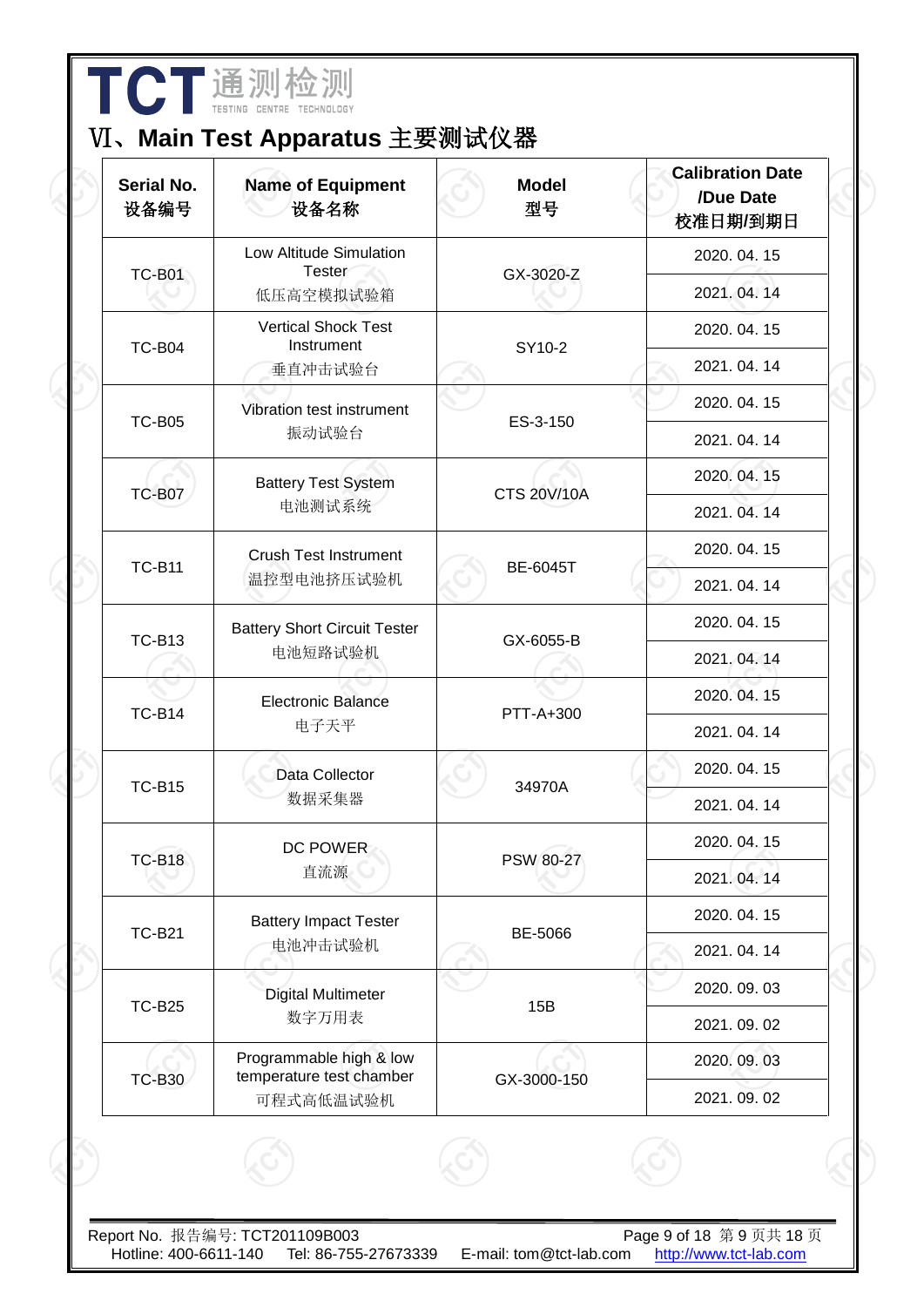**TCT** 通测检测

# Ⅶ、**Test Data** 测试数据

**T.1. Altitude simulation** 高度模拟

| <b>Test</b>                    |           |                   | Pre-test 试验前         |                   | After test 试验后       |                          |                           |                     |
|--------------------------------|-----------|-------------------|----------------------|-------------------|----------------------|--------------------------|---------------------------|---------------------|
| sample<br>status<br>测试样品<br>状态 | No.<br>编号 | Mass<br>质量<br>(g) | Voltage<br>电压<br>(V) | Mass<br>质量<br>(g) | Voltage<br>电压<br>(V) | Mass loss<br>质量损失<br>(%) | Change<br>ratio<br>电压比(%) | <b>Status</b><br>结果 |
|                                | 1#        | 10.589            | 3.69                 | 10.589            | 3.69                 | 0.00                     | 100.0                     | Pass 合格             |
|                                | 2#        | 10.743            | 3.68                 | 10.742            | 3.67                 | 0.01                     | 99.7                      | Pass 合格             |
|                                | 3#        | 10.686            | 3.68                 | 10.686            | 3.68                 | 0.00                     | 100.0                     | Pass 合格             |
|                                | 4#        | 10.685            | 6.69                 | 10.683            | 6.69                 | 0.02                     | 100.0                     | Pass 合格             |
| Undischar<br>ged state         | 5#        | 10.603            | 6.68                 | 10.603            | 6.68                 | 0.00                     | 100.0                     | Pass 合格             |
| 未放电状<br>态                      | 6#        | 10.677            | 3.69                 | 10.677            | 3.69                 | 0.00                     | 99.9                      | Pass 合格             |
|                                | 7#        | 10.565            | 3.69                 | 10.565            | 3.69                 | 0.00                     | 100.0                     | Pass 合格             |
|                                | 8#        | 10.795            | 3.68                 | 10.794            | 3.67                 | 0.01                     | 99.7                      | Pass 合格             |
|                                | 9#        | 10.645            | 3.68                 | 10.645            | 3.68                 | 0.00                     | 100.0                     | Pass 合格             |
|                                | 10#       | 10.656            | 3.68                 | 10.656            | 3.68                 | 0.00                     | 100.0                     | Pass 合格             |
|                                | 11#       | 10.628            |                      | 10.628            |                      | 0.00                     |                           | Pass 合格             |
|                                | 12#       | 10.539            |                      | 10.539            |                      | 0.00                     |                           | Pass 合格             |
|                                | 13#       | 10.499            | $\blacksquare$       | 10.499            | $\blacksquare$       | 0.00                     |                           | Pass 合格             |
| Fully                          | 14#       | 10.641            |                      | 10.641            |                      | 0.00                     |                           | Pass 合格             |
| discharge                      | 15#       | 10.572            |                      | 10.572            | $\blacksquare$       | 0.00                     |                           | Pass 合格             |
| d state<br>完全放电                | 16#       | 10.628            |                      | 10.628            |                      | 0.00                     |                           | Pass 合格             |
| 状态                             | 17#       | 10.538            |                      | 10.538            |                      | 0.00                     |                           | Pass 合格             |
|                                | 18#       | 10.666            | $\overline{a}$       | 10.666            | $\blacksquare$       | 0.00                     |                           | Pass 合格             |
|                                | 19#       | 10.704            |                      | 10.704            |                      | 0.00                     |                           | Pass 合格             |
|                                | 20#       | 10.587            |                      | 10.587            |                      | 0.00                     |                           | Pass 合格             |

**Notes** 注释**:** Ambient temperature 环境温度: 24.1 °C。

After the test, there is no leakage, no venting, no disassembly, no rupture and no fire. And change ratio is not less than 90 %. 测试后,样品无渗漏、无排气、无解体、无破裂和无起火。电压比不小于 90 %。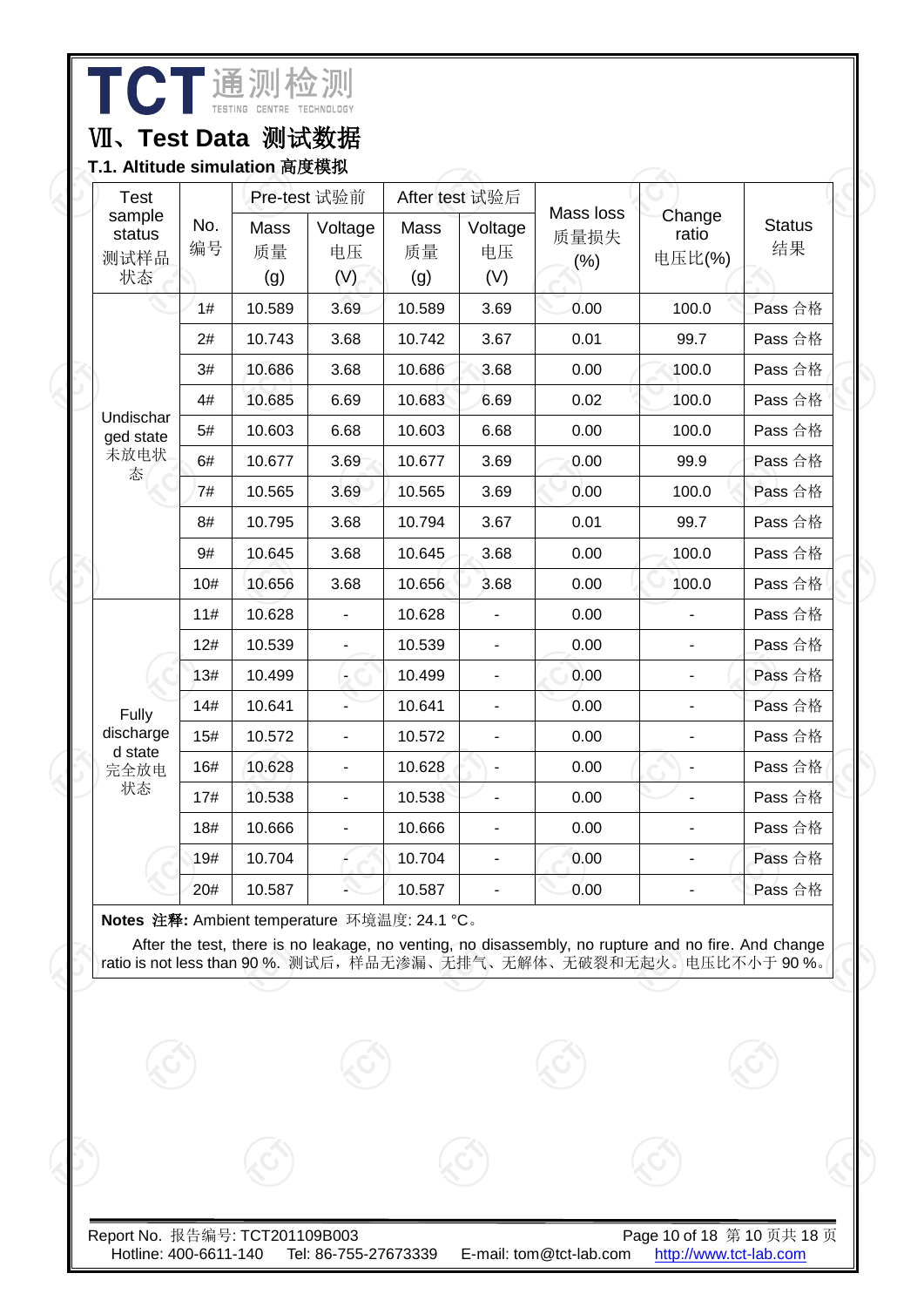| <b>Test</b><br>sample<br>No.<br>status<br>编号<br>测试样品<br>状态 |     |                   | Pre-test 试验前                 |                   | After test 试验后           |                           |                           |                     |
|------------------------------------------------------------|-----|-------------------|------------------------------|-------------------|--------------------------|---------------------------|---------------------------|---------------------|
|                                                            |     | Mass<br>质量<br>(g) | Voltage<br>电压<br>(V)         | Mass<br>质量<br>(g) | Voltage<br>电压<br>(V)     | Mass loss<br>质量损失<br>(% ) | Change<br>ratio<br>电压比(%) | <b>Status</b><br>结果 |
|                                                            | 1#  | 10.589            | 3.69                         | 10.588            | 3.67                     | 0.01                      | 99.3                      | Pass 合格             |
|                                                            | 2#  | 10.742            | 3.67                         | 10.742            | 3.64                     | 0.01                      | 99.2                      | Pass 合格             |
|                                                            | 3#  | 10.686            | 3.68                         | 10.685            | 3.64                     | 0.01                      | 98.9                      | Pass 合格             |
|                                                            | 4#  | 10.683            | 6.69                         | 10.681            | 6.64                     | 0.02                      | 99.3                      | Pass 合格             |
| Undischar<br>ged state                                     | 5#  | 10.603            | 6.68                         | 10.602            | 6.63                     | 0.01                      | 99.3                      | Pass 合格             |
| 未放电状<br>态                                                  | 6#  | 10.677            | 3.69                         | 10.676            | 3.65                     | 0.01                      | 98.9                      | Pass 合格             |
|                                                            | 7#  | 10.565            | 3.69                         | 10.564            | 3.65                     | 0.01                      | 98.9                      | Pass 合格             |
|                                                            | 8#  | 10.794            | 3.67                         | 10.792            | 3.64                     | 0.02                      | 99.1                      | Pass 合格             |
|                                                            | 9#  | 10.645            | 3.68                         | 10.643            | 3.64                     | 0.02                      | 99.0                      | Pass 合格             |
|                                                            | 10# | 10.656            | 3.68                         | 10.655            | 3.64                     | 0.01                      | 98.9                      | Pass 合格             |
|                                                            | 11# | 10.628            |                              | 10.628            |                          | 0.00                      |                           | Pass 合格             |
|                                                            | 12# | 10.539            | $\overline{\phantom{a}}$     | 10.539            | $\blacksquare$           | 0.00                      |                           | Pass 合格             |
|                                                            | 13# | 10.499            | $\qquad \qquad \blacksquare$ | 10.499            | $\overline{\phantom{a}}$ | 0.00                      |                           | Pass 合格             |
| <b>Fully</b>                                               | 14# | 10.641            | $\overline{\phantom{0}}$     | 10.641            | $\overline{\phantom{0}}$ | 0.00                      |                           | Pass 合格             |
| discharge                                                  | 15# | 10.572            |                              | 10.572            |                          | 0.00                      |                           | Pass 合格             |
| d state<br>完全放电                                            | 16# | 10.628            |                              | 10.628            |                          | 0.00                      |                           | Pass 合格             |
| 状态                                                         | 17# | 10.538            |                              | 10.538            |                          | 0.00                      |                           | Pass 合格             |
|                                                            | 18# | 10.666            |                              | 10.666            |                          | 0.00                      |                           | Pass 合格             |
|                                                            | 19# | 10.704            |                              | 10.704            |                          | 0.00                      |                           | Pass 合格             |
|                                                            | 20# | 10.587            |                              | 10.587            |                          | 0.00                      |                           | Pass 合格             |

I

After the test, there is no leakage, no venting, no disassembly, no rupture and no fire. And change ratio is not less than 90 %. 测试后,样品无渗漏、无排气、无解体、无破裂和无起火。电压比不小于 90 %。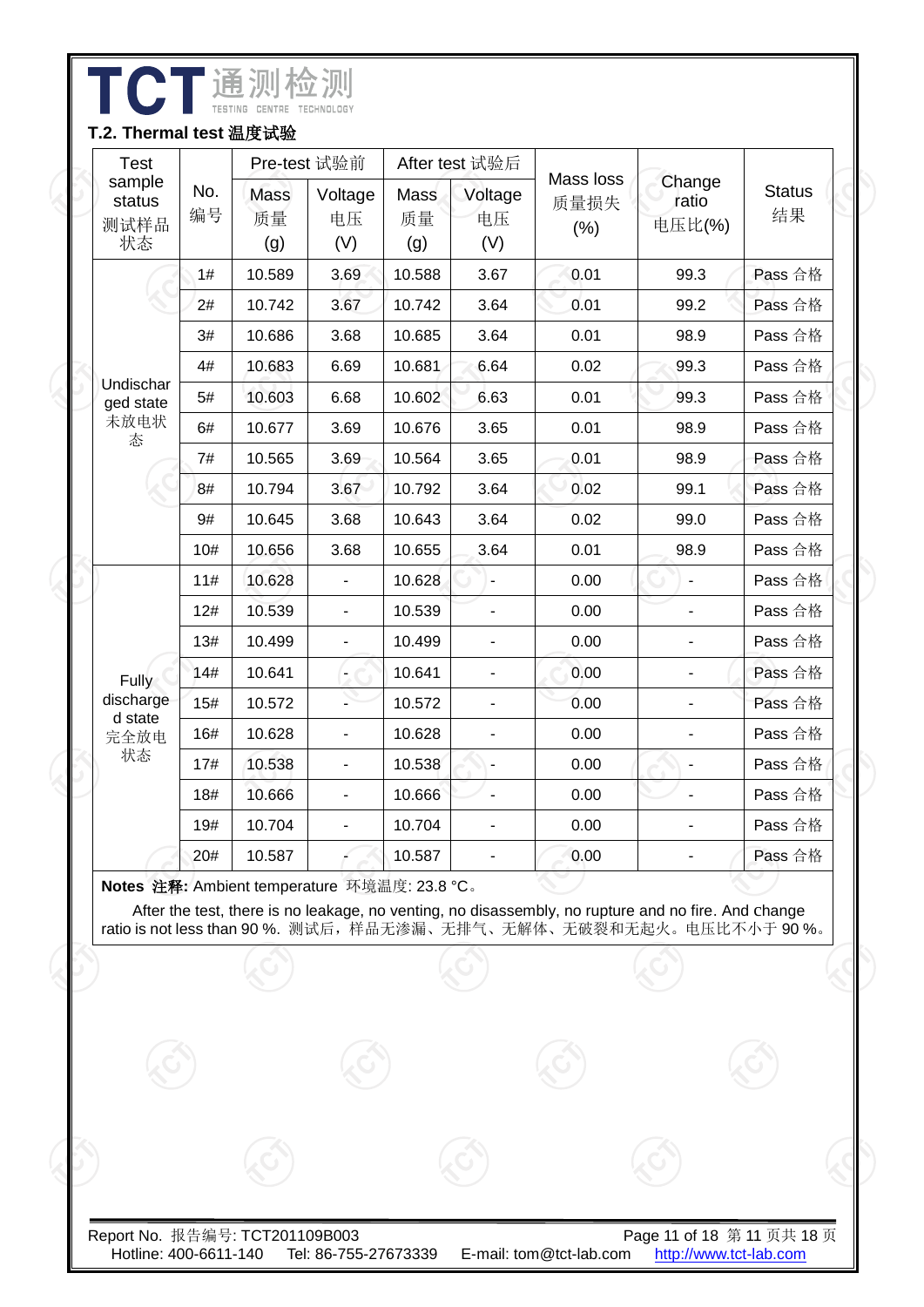| <b>Test</b><br>sample<br>No.<br>status<br>编号<br>测试样品<br>状态 |     |                   | Pre-test 试验前                 |                   | After test 试验后               |                           |                           |                     |
|------------------------------------------------------------|-----|-------------------|------------------------------|-------------------|------------------------------|---------------------------|---------------------------|---------------------|
|                                                            |     | Mass<br>质量<br>(g) | Voltage<br>电压<br>(V)         | Mass<br>质量<br>(g) | Voltage<br>电压<br>(V)         | Mass loss<br>质量损失<br>(% ) | Change<br>ratio<br>电压比(%) | <b>Status</b><br>结果 |
|                                                            | 1#  | 10.588            | 3.67                         | 10.588            | 3.67                         | 0.00                      | 100.0                     | Pass 合格             |
|                                                            | 2#  | 10.742            | 3.64                         | 10.740            | 3.64                         | 0.01                      | 100.0                     | Pass 合格             |
|                                                            | 3#  | 10.685            | 3.64                         | 10.685            | 3.63                         | 0.00                      | 99.8                      | Pass 合格             |
|                                                            | 4#  | 10.681            | 6.64                         | 10.679            | 6.64                         | 0.02                      | 100.0                     | Pass 合格             |
| Undischar<br>ged state                                     | 5#  | 10.602            | 6.63                         | 10.602            | 6.62                         | 0.00                      | 99.9                      | Pass 合格             |
| 未放电状<br>态                                                  | 6#  | 10.676            | 3.65                         | 10.675            | 3.65                         | 0.01                      | 100.0                     | Pass 合格             |
|                                                            | 7#  | 10.564            | 3.65                         | 10.564            | 3.65                         | 0.00                      | 100.0                     | Pass 合格             |
|                                                            | 8#  | 10.792            | 3.64                         | 10.792            | 3.63                         | 0.00                      | 99.8                      | Pass 合格             |
|                                                            | 9#  | 10.643            | 3.64                         | 10.643            | 3.64                         | 0.00                      | 100.0                     | Pass 合格             |
|                                                            | 10# | 10.655            | 3.64                         | 10.655            | 3.64                         | 0.00                      | 100.0                     | Pass 合格             |
|                                                            | 11# | 10.628            |                              | 10.628            |                              | 0.00                      |                           | Pass 合格             |
|                                                            | 12# | 10.539            | $\qquad \qquad \blacksquare$ | 10.539            | $\overline{\phantom{0}}$     | 0.00                      |                           | Pass 合格             |
|                                                            | 13# | 10.499            | $\frac{1}{2}$                | 10.499            | $\overline{\phantom{0}}$     | 0.00                      |                           | Pass 合格             |
| <b>Fully</b>                                               | 14# | 10.641            | $\overline{\phantom{0}}$     | 10.641            | $\overline{\phantom{0}}$     | 0.00                      |                           | Pass 合格             |
| discharge                                                  | 15# | 10.572            |                              | 10.572            |                              | 0.00                      |                           | Pass 合格             |
| d state<br>完全放电                                            | 16# | 10.628            |                              | 10.628            | $\qquad \qquad \blacksquare$ | 0.00                      |                           | Pass 合格             |
| 状态                                                         | 17# | 10.538            | $\overline{a}$               | 10.538            | $\qquad \qquad \blacksquare$ | 0.00                      |                           | Pass 合格             |
|                                                            | 18# | 10.666            |                              | 10.666            |                              | 0.00                      |                           | Pass 合格             |
|                                                            | 19# | 10.704            | -                            | 10.704            | -                            | 0.00                      |                           | Pass 合格             |
|                                                            | 20# | 10.587            |                              | 10.587            | -                            | 0.00                      | $\overline{\phantom{a}}$  | Pass 合格             |

After the test, there is no leakage, no venting, no disassembly, no rupture and no fire. And change

ratio is not less than 90 %. 测试后,样品无渗漏、无排气、无解体、无破裂和无起火。电压比不小于 90 %。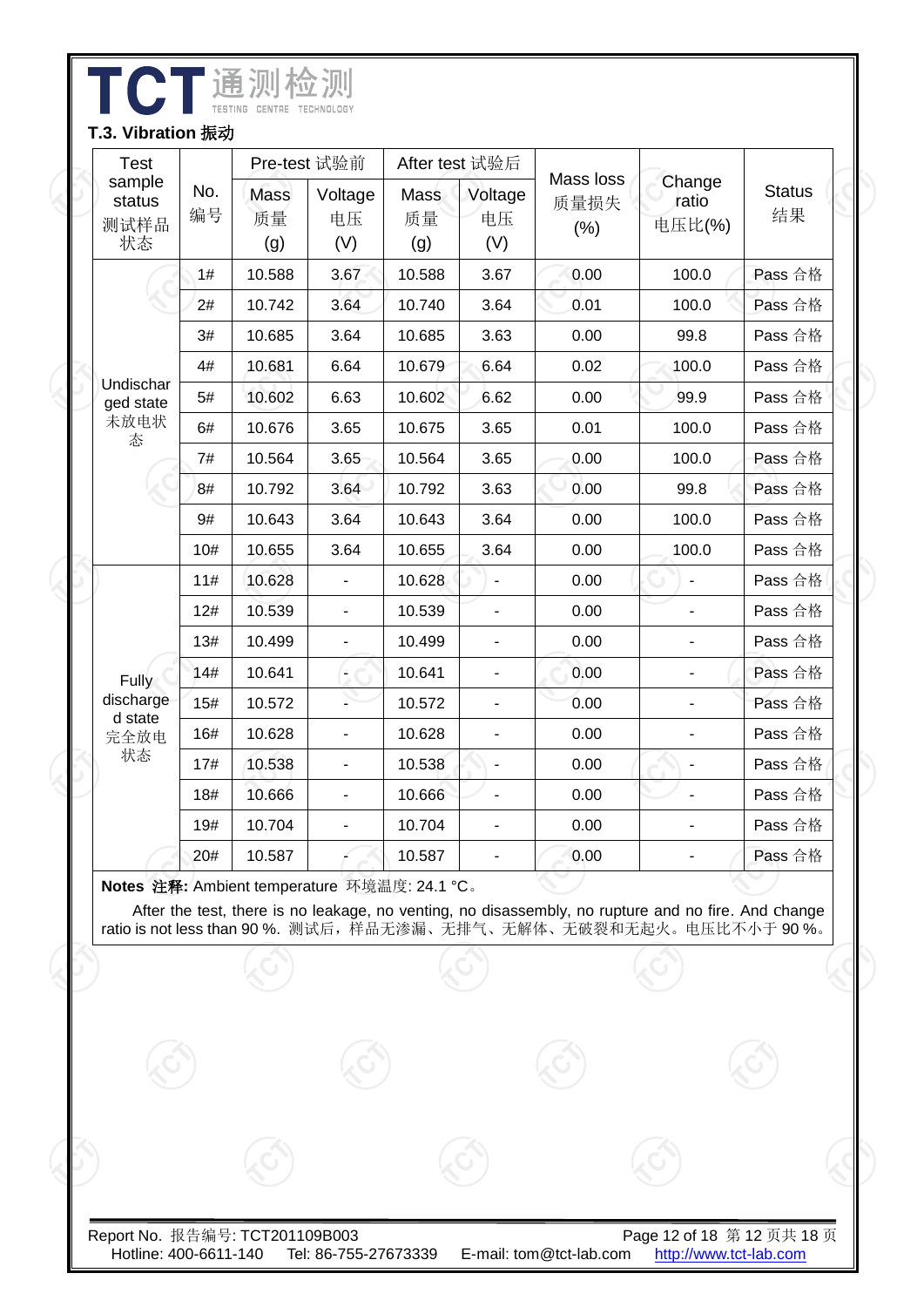| <b>Test</b>                                 |     |                          | Pre-test 试验前             |                   | After test 试验后           |                           |                           |                     |
|---------------------------------------------|-----|--------------------------|--------------------------|-------------------|--------------------------|---------------------------|---------------------------|---------------------|
| sample<br>No.<br>status<br>编号<br>测试样品<br>状态 |     | <b>Mass</b><br>质量<br>(g) | Voltage<br>电压<br>(V)     | Mass<br>质量<br>(g) | Voltage<br>电压<br>(V)     | Mass loss<br>质量损失<br>(% ) | Change<br>ratio<br>电压比(%) | <b>Status</b><br>结果 |
|                                             | 1#  | 10.588                   | 3.67                     | 10.588            | 3.67                     | 0.00                      | 100.0                     | Pass 合格             |
|                                             | 2#  | 10.740                   | 3.64                     | 10.740            | 3.64                     | 0.00                      | 100.0                     | Pass 合格             |
|                                             | 3#  | 10.685                   | 3.63                     | 10.684            | 3.63                     | 0.01                      | 100.0                     | Pass 合格             |
|                                             | 4#  | 10.679                   | 6.64                     | 10.676            | 6.64                     | 0.03                      | 99.9                      | Pass 合格             |
| Undischar<br>ged state                      | 5#  | 10.602                   | 6.62                     | 10.602            | 6.62                     | 0.00                      | 100.0                     | Pass 合格             |
| 未放电状<br>态                                   | 6#  | 10.675                   | 3.65                     | 10.675            | 3.65                     | 0.00                      | 100.0                     | Pass 合格             |
|                                             | 7#  | 10.564                   | 3.65                     | 10.564            | 3.64                     | 0.00                      | 99.7                      | Pass 合格             |
|                                             | 8#  | 10.792                   | 3.63                     | 10.790            | 3.63                     | 0.02                      | 99.9                      | Pass 合格             |
|                                             | 9#  | 10.643                   | 3.64                     | 10.643            | 3.64                     | 0.00                      | 100.0                     | Pass 合格             |
|                                             | 10# | 10.655                   | 3.64                     | 10.655            | 3.64                     | 0.00                      | 100.0                     | Pass 合格             |
|                                             | 11# | 10.628                   | $\overline{\phantom{0}}$ | 10.628            | $\blacksquare$           | 0.00                      |                           | Pass 合格             |
|                                             | 12# | 10.539                   | $\overline{a}$           | 10.539            | $\overline{\phantom{a}}$ | 0.00                      |                           | Pass 合格             |
|                                             | 13# | 10.499                   | ÷,                       | 10.499            | $\blacksquare$           | 0.00                      |                           | Pass 合格             |
| <b>Fully</b>                                | 14# | 10.641                   |                          | 10.641            | $\blacksquare$           | 0.00                      |                           | Pass 合格             |
| discharge<br>d state                        | 15# | 10.572                   |                          | 10.572            | $\blacksquare$           | 0.00                      |                           | Pass 合格             |
| 完全放电                                        | 16# | 10.628                   | ÷,                       | 10.628            |                          | 0.00                      |                           | Pass 合格             |
| 状态                                          | 17# | 10.538                   | $\overline{a}$           | 10.538            | $\blacksquare$           | 0.00                      |                           | Pass 合格             |
|                                             | 18# | 10.666                   | $\overline{a}$           | 10.666            | ä,                       | 0.00                      |                           | Pass 合格             |
|                                             | 19# | 10.704                   | $\blacksquare$           | 10.704            | $\blacksquare$           | 0.00                      |                           | Pass 合格             |
|                                             | 20# | 10.587                   |                          | 10.587            | $\blacksquare$           | 0.00                      |                           | Pass 合格             |

TATE THE MILES

After the test, there is no leakage, no venting, no disassembly, no rupture and no fire. And change ratio is not less than 90 %. 测试后,样品无渗漏、无排气、无解体、无破裂和无起火。电压比不小于 90 %。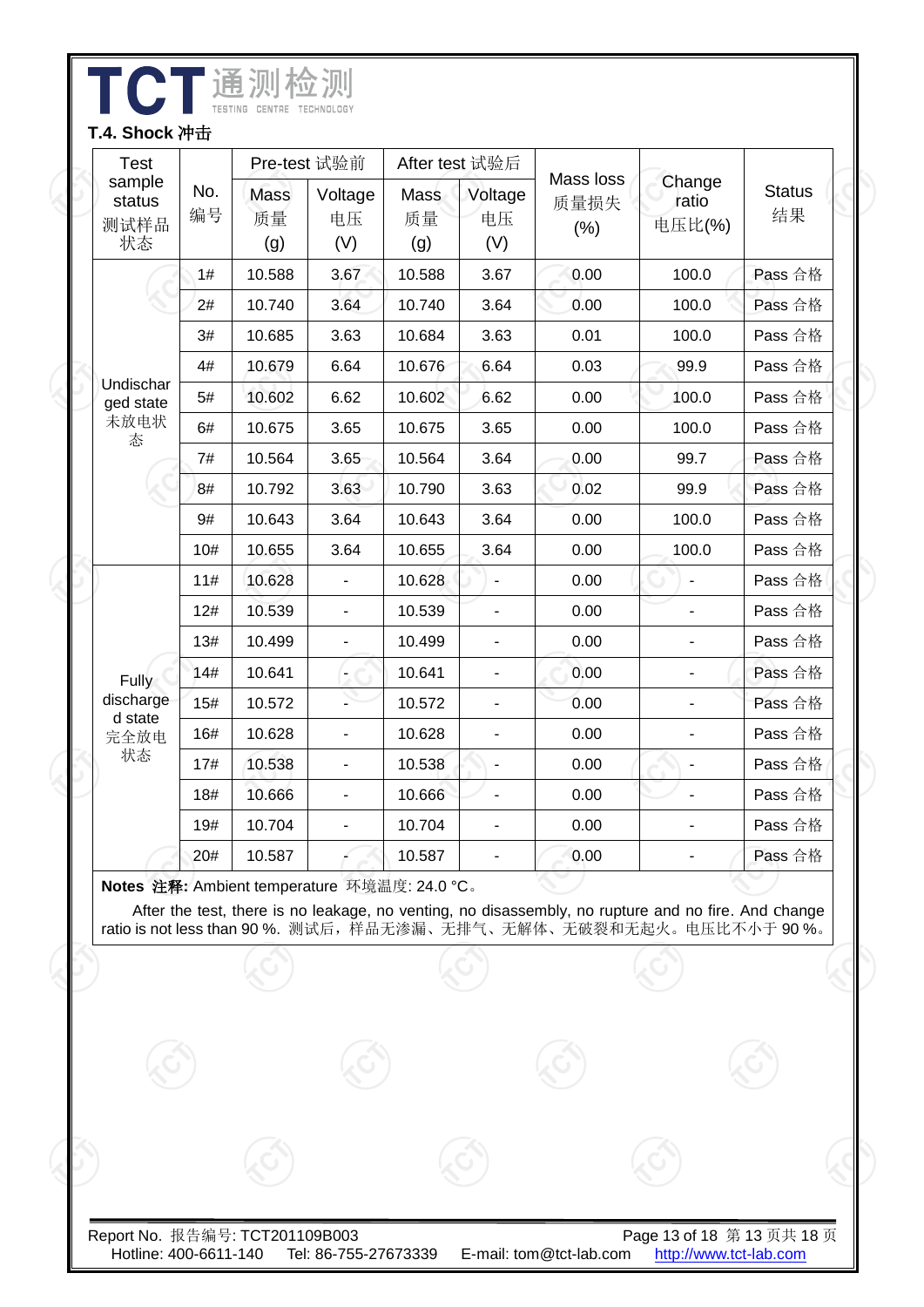| Test sample status<br>测试样品状态                                                                                     | No.<br>编号 | External Peak temperature(°C)<br>电池表面最高温度(℃)                                                                                                   | <b>Status</b><br>结果 |
|------------------------------------------------------------------------------------------------------------------|-----------|------------------------------------------------------------------------------------------------------------------------------------------------|---------------------|
|                                                                                                                  | 1#        | 65.5                                                                                                                                           | Pass 合格             |
|                                                                                                                  | 2#        | 66.1                                                                                                                                           | Pass 合格             |
|                                                                                                                  | 3#        | 65.3                                                                                                                                           | Pass 合格             |
|                                                                                                                  | 4#        | 65.5                                                                                                                                           | Pass 合格             |
| Undischarged state                                                                                               | 5#        | 64.9                                                                                                                                           | Pass 合格             |
| 未放电状态                                                                                                            | 6#        | 65.6                                                                                                                                           | Pass 合格             |
|                                                                                                                  | 7#        | 65.2                                                                                                                                           | Pass 合格             |
|                                                                                                                  | 8#        | 65.4                                                                                                                                           | Pass 合格             |
|                                                                                                                  | 9#        | 64.9                                                                                                                                           | Pass 合格             |
|                                                                                                                  | 10#       | 65.1                                                                                                                                           | Pass 合格             |
|                                                                                                                  | 11#       | 65.5                                                                                                                                           | Pass 合格             |
|                                                                                                                  | 12#       | 65.4                                                                                                                                           | Pass 合格             |
|                                                                                                                  | 13#       | 65.7                                                                                                                                           | Pass 合格             |
|                                                                                                                  | 14#       | 64.7                                                                                                                                           | Pass 合格             |
| Fully discharged state                                                                                           | 15#       | 64.8                                                                                                                                           | Pass 合格             |
| 完全放电状态                                                                                                           | 16#       | 65.7                                                                                                                                           | Pass 合格             |
|                                                                                                                  | 17#       | 65.6                                                                                                                                           | Pass 合格             |
|                                                                                                                  | 18#       | 65.6                                                                                                                                           | Pass 合格             |
|                                                                                                                  | 19#       | 65.6                                                                                                                                           | Pass 合格             |
|                                                                                                                  | 20#       | 64.9                                                                                                                                           | Pass 合格             |
| Notes 注释: Ambient temperature 环境温度: 23.5 °C。<br>and no fire during the test and within six hours after the test. |           | Test sample external temperature does not exceed 170 °C and there is no disassembly, no rupture<br>测试样品表面温度不超过170 ℃, 测试中与测试后 6 小时内无解体、无破裂、无起火。 |                     |
|                                                                                                                  |           |                                                                                                                                                |                     |
|                                                                                                                  |           |                                                                                                                                                |                     |

Б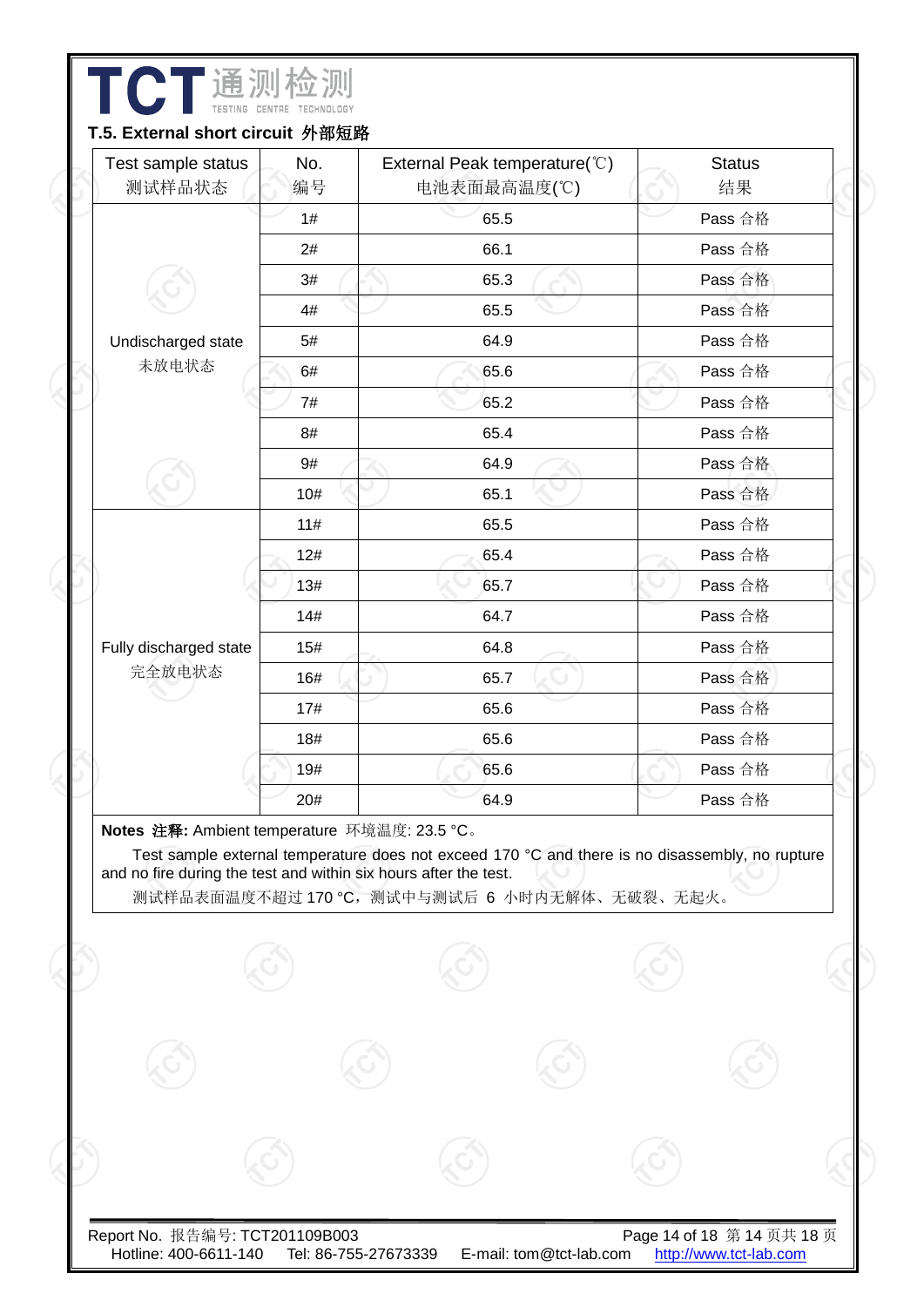| Test sample status<br>测试样品状态                     | No.<br>编号 | Maximum external temperature (°C)<br>表面最高温度(°C)                                                                                        | <b>Status</b><br>结果 |
|--------------------------------------------------|-----------|----------------------------------------------------------------------------------------------------------------------------------------|---------------------|
|                                                  | 21#       | 23.8                                                                                                                                   | Pass 合格             |
|                                                  | 22#       | 24.1                                                                                                                                   | Pass 合格             |
| Undischarged state<br>未放电状态                      | 23#       | 23.5                                                                                                                                   | Pass 合格             |
|                                                  | 24#       | 23.2                                                                                                                                   | Pass 合格             |
|                                                  | 25#       | 23.6                                                                                                                                   | Pass 合格             |
|                                                  | 26#       | 23.9                                                                                                                                   | Pass 合格             |
|                                                  | 27#       | 23.6                                                                                                                                   | Pass 合格             |
| Fully discharged state<br>完全放电状态                 | 28#       | 23.8                                                                                                                                   | Pass 合格             |
|                                                  | 29#       | 23.5                                                                                                                                   | Pass 合格             |
|                                                  | 30#       | 23.6                                                                                                                                   | Pass 合格             |
| T.7. Overcharge 过充电<br>Not applicable 不适用        |           | 测试样品表面温度不超过 170 °C, 测试中与测试后 6 小时内无解体、无破裂、无起火。                                                                                          |                     |
| T.8. Forced discharge 强制放电<br>Test sample status |           | No.                                                                                                                                    | <b>Status</b>       |
| 测试样品状态                                           |           | 编号                                                                                                                                     | 结果                  |
|                                                  |           | 31#                                                                                                                                    | Pass 合格             |
|                                                  |           | 32#<br>33#                                                                                                                             | Pass 合格             |
|                                                  |           | 34#                                                                                                                                    | Pass 合格<br>Pass 合格  |
| Fully discharged state                           |           | 35#                                                                                                                                    | Pass 合格             |
| 完全放电状态                                           |           | 36#                                                                                                                                    | Pass 合格             |
|                                                  |           | 37#                                                                                                                                    | Pass 合格             |
|                                                  |           | 38#                                                                                                                                    | Pass 合格             |
|                                                  |           | 39#                                                                                                                                    | Pass 合格             |
| Notes 注释:<br>样品在测试中和测试后7天内无解体、无起火。               |           | 40#<br>Ambient temperature 环境温度: 24.2 °C。<br>There is no disassembly and no fire during the test and within seven days after the test. | Pass 合格             |

I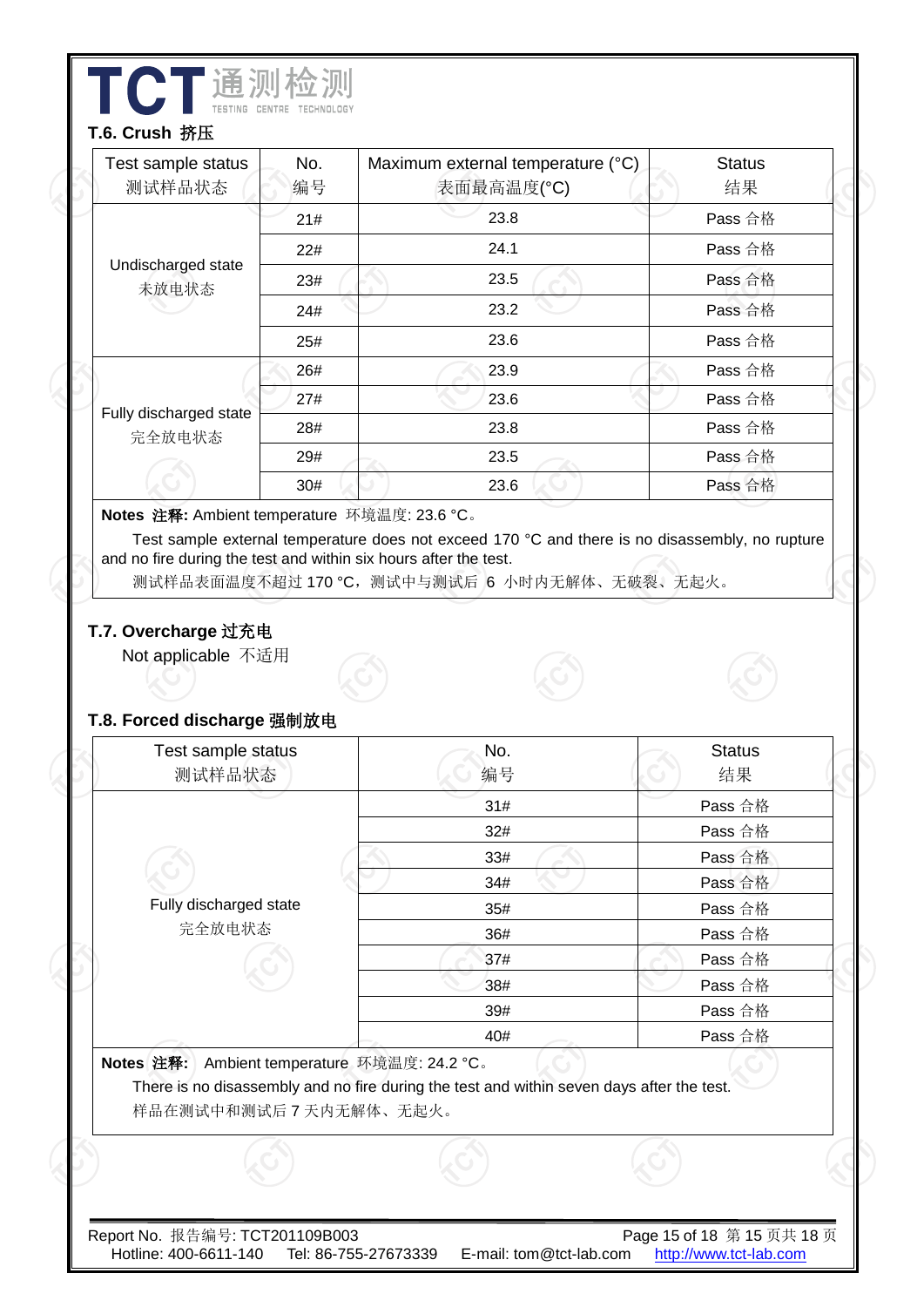| No.<br>序号      | Name of<br>test items<br>测试项目名<br>称 | <b>Cause number of</b><br>standard<br>标准条款号                   | <b>Test Result</b><br>检查结果                                                                                                                    | <b>Conclusion</b><br>结论 | <b>Remark</b><br>备注 |
|----------------|-------------------------------------|---------------------------------------------------------------|-----------------------------------------------------------------------------------------------------------------------------------------------|-------------------------|---------------------|
| 1              | Altitude<br>simulation<br>高空模拟      | 38.3 Test T.1<br>38.3 试验 T.1                                  | See Appendix<br>T.1. Altitude<br>simulation 见附表 T.1.<br>高度模拟                                                                                  | Pass<br>合格              |                     |
| $\overline{2}$ | Thermal<br>test<br>温度试验             | 38.3 Test T.2<br>38.3 试验 T.2                                  | See Appendix<br>T.2. Thermal test<br>见附表 T.2.温度试验                                                                                             | Pass<br>合格              |                     |
| 3              | Vibration<br>振动                     | 38.3 Test T.3<br>38.3 试验 T.3                                  | See Appendix<br>T.3. Vibration<br>见附表 T.3.振动                                                                                                  | Pass<br>合格              |                     |
| $\overline{4}$ | <b>Shock</b><br>冲击                  | 38.3 Test T.4<br>38.3 试验 T.4                                  | See Appendix<br>T.4. Shock<br>见附表 T.4.冲击                                                                                                      | Pass<br>合格              |                     |
| 5              | External<br>short circuit<br>外部短路   | 38.3 Test T.5<br>38.3 试验 T.5                                  | See Appendix<br>T.5. External short<br>circuit<br>见附表 T.5.外部短路                                                                                | Pass<br>合格              |                     |
| 6              | Crush<br>挤压                         | 38.3 Test T.6<br>38.3 试验 T.6                                  | See Appendix<br>T.6. Crush<br>见附表 T.6.挤压                                                                                                      | Pass<br>合格              |                     |
| $\overline{7}$ | $\prime$                            |                                                               |                                                                                                                                               |                         |                     |
| 8              | Forced<br>discharge<br>强制放电         | 38.3 Test T.8<br>38.3 试验 T.8                                  | See Appendix<br>T.8. Forced discharge<br>见附表 T.8.强制放电                                                                                         | Pass<br>合格              |                     |
| 依据标准:          | According to the standard:          | and Criteria" Seventh revised edition (ST/SG/AC.10/11/Rev.7). | UNITED NATIONS "Recommendations on the TRANSPORT OF DANGEROUS GOODS Manual of Tests<br>联合国《关于危险货物运输的建议书 试验和标准手册》第七修订版 (ST/SG/AC.10/11/Rev.7)。 |                         |                     |
|                |                                     |                                                               |                                                                                                                                               |                         |                     |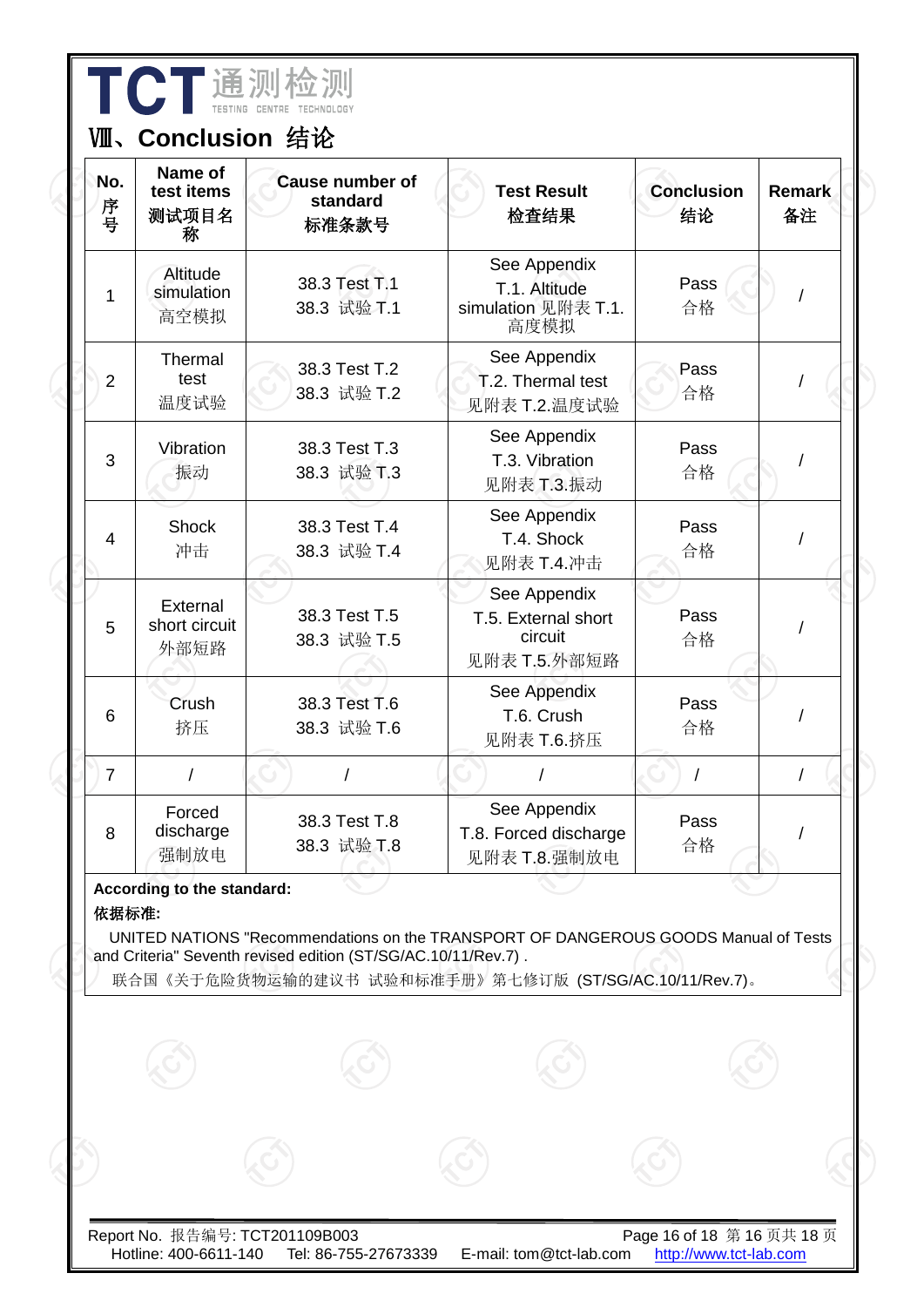